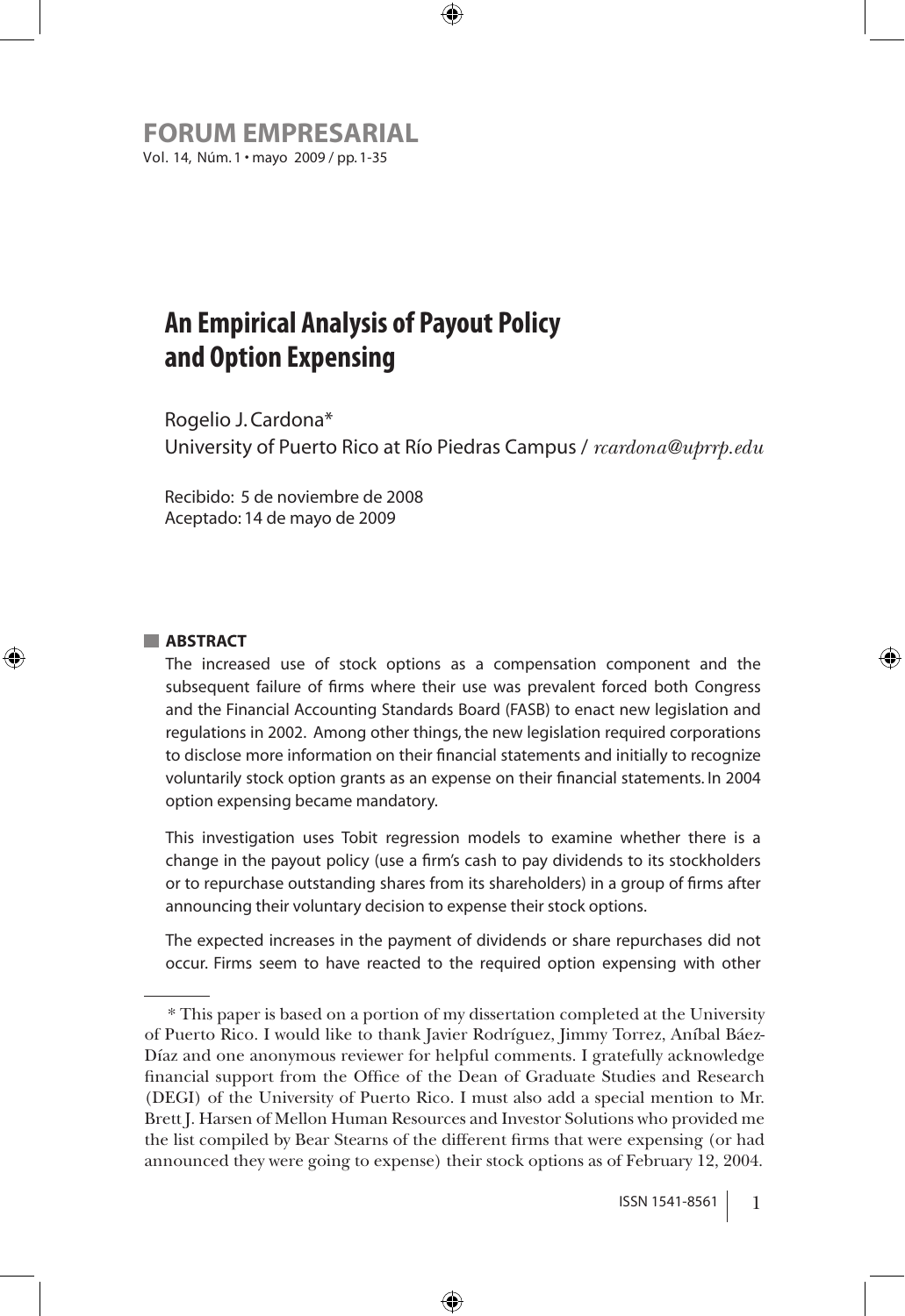#### ROGELIO J. CARDONA

⊕

changes in their equity compensation plans such as accelerating the vesting of its options or by modifying the terms of its option grants.

⊕

**Keywords**: Stock options, Payout policy, Dividends, Share repurchases

#### **RESUMEN**

⊕

El aumento en el uso de las opciones de compra de acciones (de aquí en adelante, "opciones") como un componente de compensación y el fracaso subsiguiente de empresas donde su uso era común obligó al Congreso de los Estados Unidos y a la Junta de Normas de Contabilidad Financiera (FASB, por sus siglas en inglés) a desarrollar y aprobar nuevas leyes y reglamentos en el año 2002. Las mismas requerían a las Corporaciones, entre otras cosas, a divulgar información adicional y a inicialmente, reconocer de manera voluntaria, las concesiones de opciones como gasto en los estados financieros. En el año 2004 se hizo obligatorio el reconocimiento de las opciones como gasto.

Esta investigación usa modelos de regresión Tobit para examinar si surge un cambio significativo en la política de pago (uso del efectivo de una empresa para pagar dividendos a sus accionistas o readquirir todas o una porción de sus acciones en circulación) para un grupo de empresas que anunciaron voluntariamente que iban a reconocer las opciones como gasto en sus estados financieros.

No se observaron los aumentos esperados en la política de pago de las empresas. Los cambios hechos por las empresas fueron la aceleración de acumulación de beneficios y otros cambios en sus planes de compensación mediante el uso de opciones.

**Palabras clave**: Opciones de compra de acciones, Política de pago, Dividendos, Readquisición de acciones

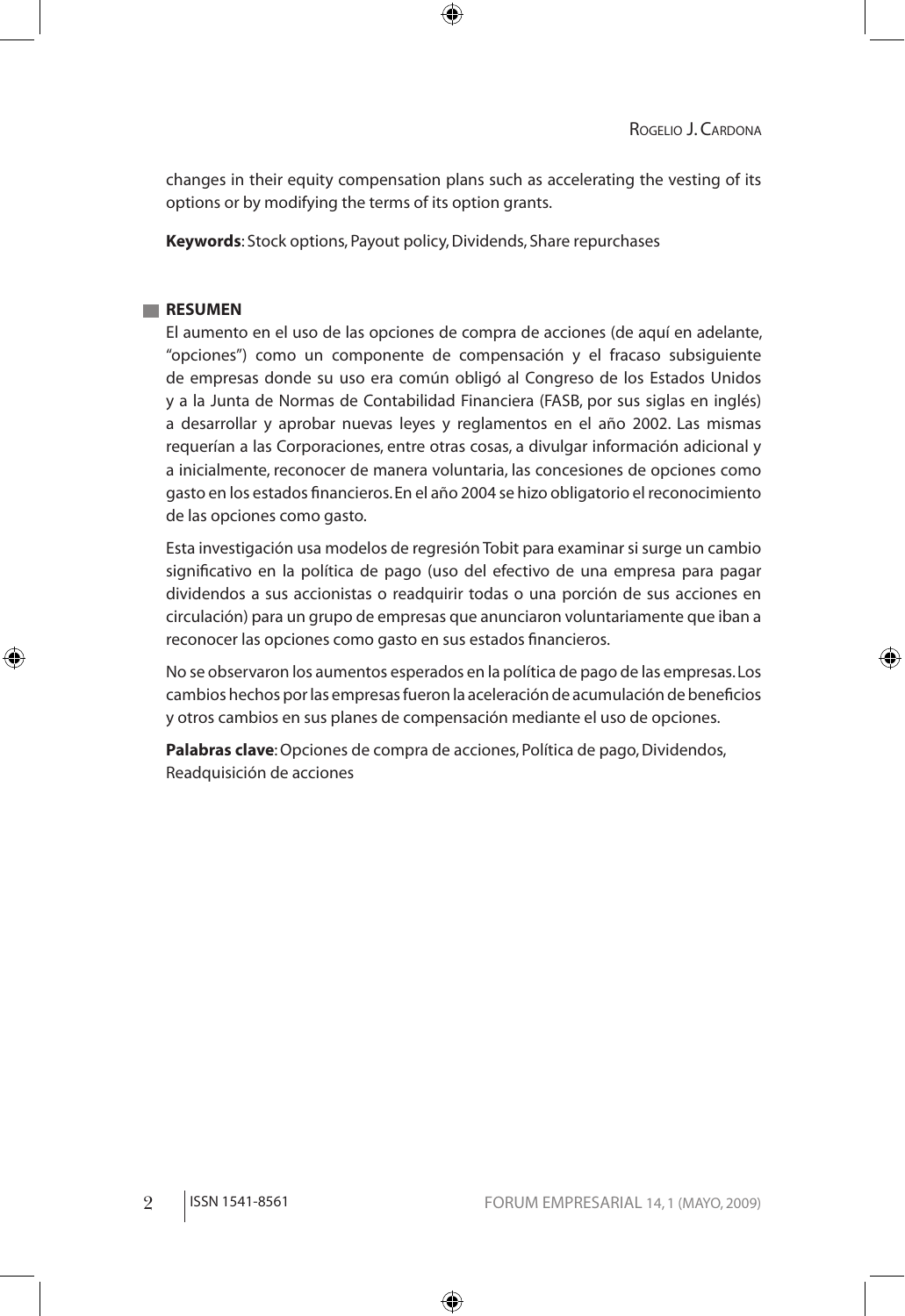## **I. INTRODUCTION & BACKGROUND**

⊕

The increased use of stock options as a compensation component and the subsequent failure of firms such as Enron, WorldCom and others, where the use of options was prevalent, forced both Congress and the Financial Accounting Standards Board (hereafter, "FASB") to enact new legislation and regulations in 2002. The new legislation and several new accounting standards now require corporations, among other matters, to disclose more information related to executive compensation, and initially compelled firms to recognize voluntarily stock option grants as an expense on their financial statements. In 2004 option expensing became mandatory.

⊕

This investigation uses Tobit regression models to determine whether there was a significant change in the payout policy (use a firm's cash to pay dividends to its stockholders or to repurchase outstanding shares from its shareholders) in a group of firms after announcing their voluntary decision to expense stock options awarded to employees (managerial or non-managerial) as part of their compensation pursuant to their employment agreement.

The expected changes (increases) in the payment of dividends or share repurchases did not occur. Firms seem to have reacted to the required option expensing by initiating other changes in their equity compensation plans such as accelerating the vesting of its options or by modifying the terms of its option grants.

#### **The Origins of the Controversy over Stock Options**

Prior to 2001 the debate over employee stock options had been mainly limited to certain aspects of the inherent agency conflict, and other issues such as their valuation and recognition on the issuing company's financial statements, and this had been done primarily in academic journals, and in discussions held by and between the FASB, the large international Certified Public Accounting firms, and U.S. Congressional subcommittees. However, stock options and the weak accounting rules behind them became world wide news when several well-publicized cases of corporate greed and malfeasance (*Enron*, W*orldCom*, among others) prompted the U.S. Congress to act swiftly by enacting the Sarbanes-Oxley Act of 2002 (formally known as the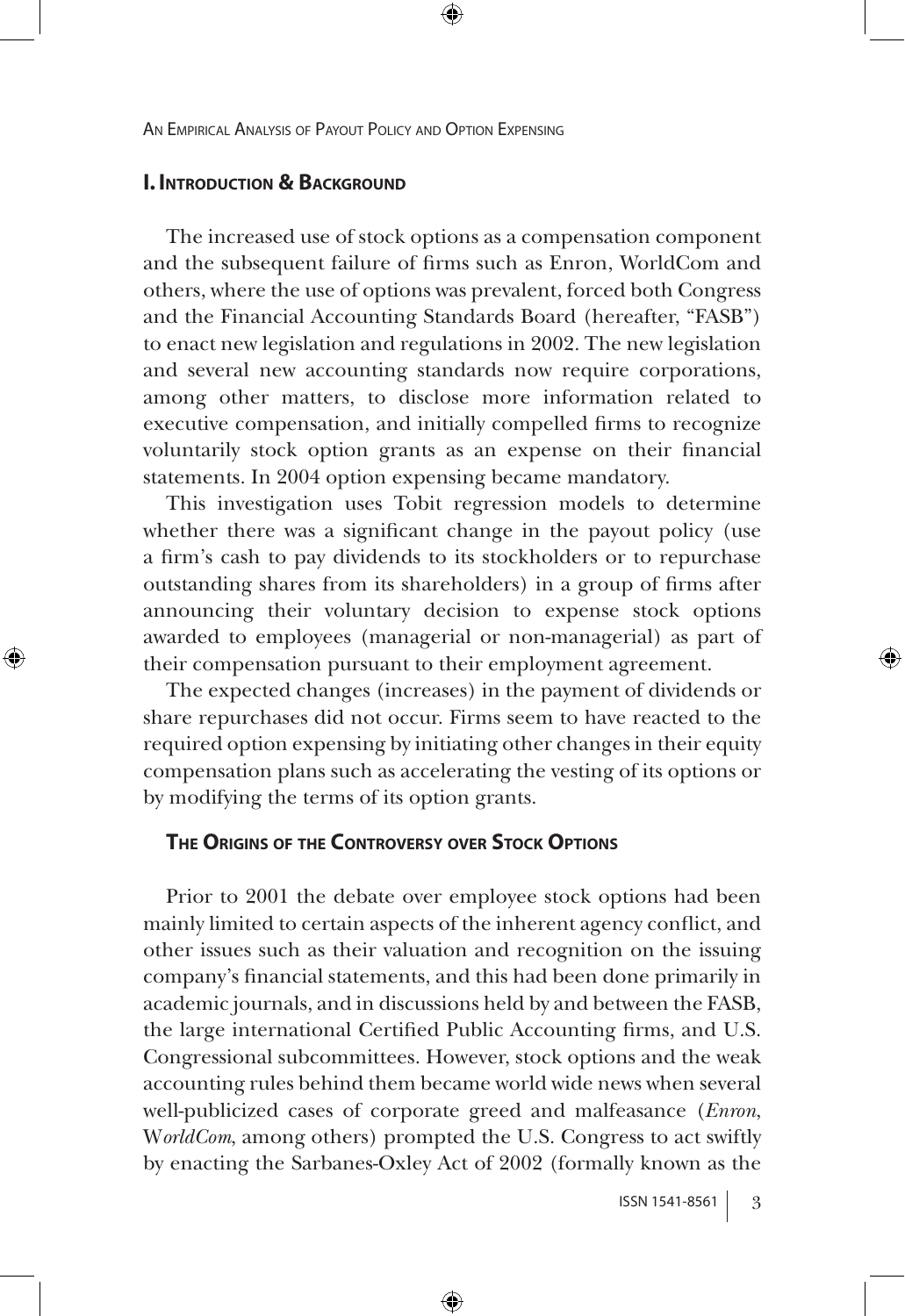"Public Company Accounting Reform and Investor Protection Act of 2002", but hereafter referred to as "Sarbanes-Oxley"), to scrutinize what a public corporation and their independent auditors can and cannot do. Other regulatory entities, pension funds and institutional investors, such as the Teachers Insurance and Annuity Association-College Retirement Equities Fund (TIAA-CREF), also joined the bandwagon calling for stronger corporate governance measures and tighter scrutiny of corporate events and transactions.<sup>1</sup>

Although the aforementioned corporate failures were caused by different reasons, Sundaram and Inkpen (2004) state that the widespread use of stock options to compensate corporate managers helped fuel the different corporate failures observed during 2001 and 2002. The reason for this widespread belief is attributed to the "unrestrained granting of stock options" to compensate corporate managers during the Internet bubble frenzy of the 1990's. According to Gordon (2003), the problems at Enron were exacerbated by its "high-powered stock-based compensation structure". A report prepared in February 2003 by Towers Perrin, a human resources consulting firm hired by a Congressional Committee to investigate Enron reveals that the Company's stock compensation for its highest executives in 2000 represented 66% for Kenneth Lay and 75% for Jeffrey Skilling. Gordon (2003) also finds that Enron's stock-based compensation arrangements for its managers included performancebased accelerated vesting. Since managers usually exercise options upon vesting, and with the potential to receive additional options based on performance, Enron managers had a "pathological" concern over the fluctuations in the Company's stock price. This environment increased the pressure on senior managers to "manipulate financial results" to obtain increased current earnings that would agree with the expectations held by the firm's institutional investors, thereby resulting in an increase in the Company's stock price.

The ongoing controversy over stock options intensified on July 8, 2003, after Microsoft, who originally was against the expensing of options decided that that it would no longer grant employees stock options on its shares. In its place, and starting in September 2003,

⊕

<sup>1 &</sup>quot;About TIAA-CREF: Corporate Governance", available through the Internet: http://www.tiaa-cref.org/advisors/about\_tiaa/governance.html.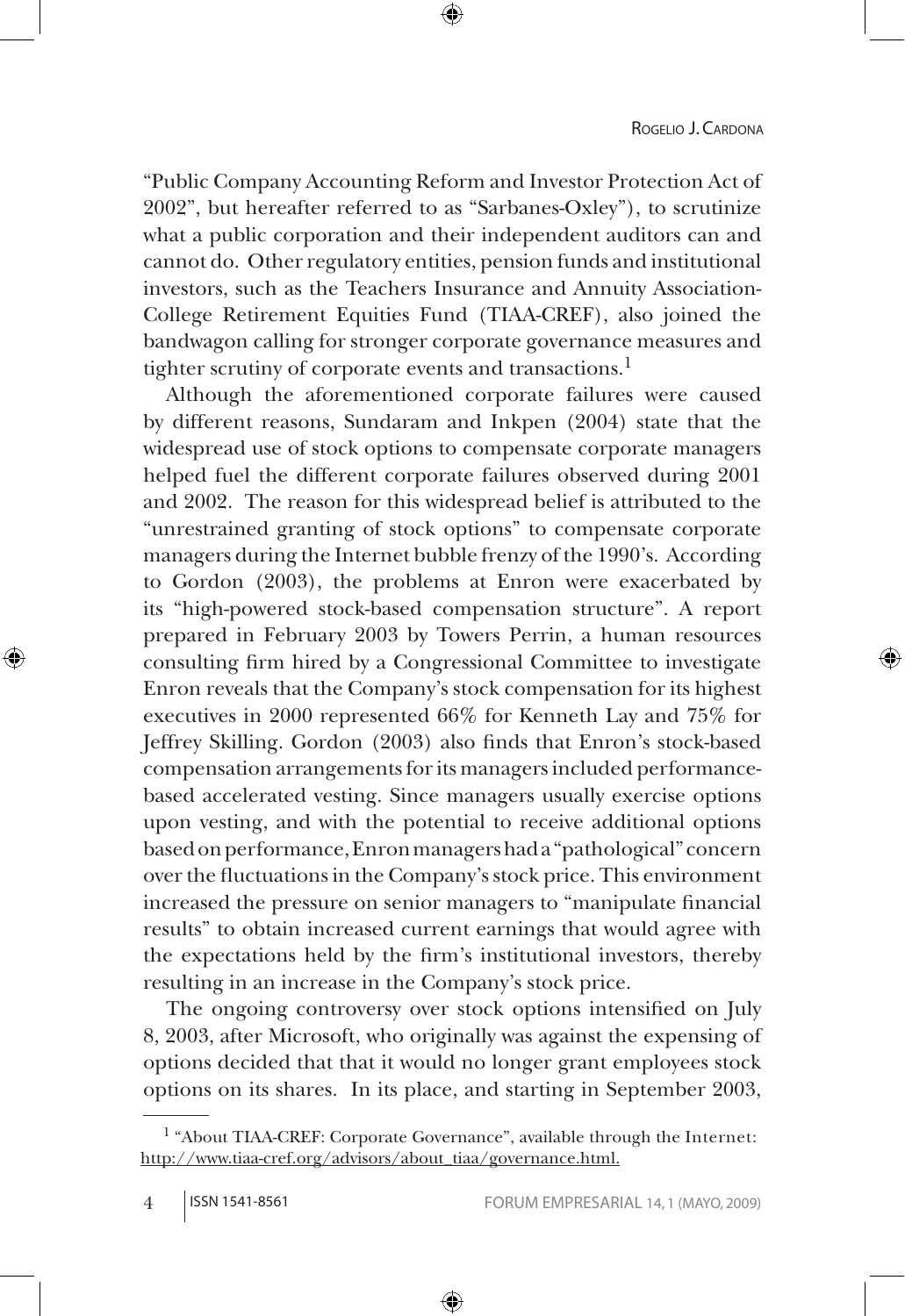the Company would start to grant their 50,000 employees the right to receive restricted company stock through time. According to Mr. Michael Cohen, Research Director at Pacific American Securities, the expectation that was circulated on Wall Street was that to gain shareholder support, the Company would either increase the amount of dividends paid, or pay a special dividend estimated at more than \$10 billion, to "reward" its employees, who are the actual owners of the company's stock.2 As expected, on September 12, 2003, Microsoft announced the payment of its annual dividend of \$0.16 per share, which was twice the amount of the previous year's dividend of \$0.08 per share. Microsoft has subsequently continued to consistently pay dividends, and on July 20, 2004, the Company announced that it would pay a special dividend of \$3 per share on December 2, 2004, and that beginning in fiscal year 2005 it would start paying quarterly dividends, and that it would also start a \$30 billion buyback of its shares<sup>3</sup>

Prior to 2002, generally accepted accounting principles (hereafter, "GAAP") allowed firms to avoid recognizing the effect of its stock options on the financial statements, and merely required disclosing their effect in the footnotes section. Several academic and business leaders (Merton Miller, Warren Buffet, and Alan Greenspan, among others) expressed their inconformity with not reflecting stock options as an expense on a firm's financial statements.

↔

Corporate America also responded to the *Enron* & *WorldCom* scandals, and in early 2002, a group of firms in different industries such as American Express, Coca-Cola, General Electric, and Wal-Mart, among others, announced that they would voluntarily record their stock options as an expense. At that time, technology firms such as Intel, Cisco Systems, and Oracle, among others, vigorously expressed their opposition to this new requirement. These firms claimed that expensing options would have two negative effects. The first effect would be to reduce their reported earnings ("dilutive effect"). The second negative effect would be an increased difficulty

<sup>2</sup> La Monica, Paul R., "Microsoft ending options grants", **CNN/Money Report**, July 9, 2003, http://money.cnn.com/2003/07/08/technology/Microsoft/.

<sup>3</sup> Microsoft's Dividend History, Microsoft Investor Relations-Dividend FAQ, http://www.microsoft.com/msft/FAQ/faqdividend.mspx.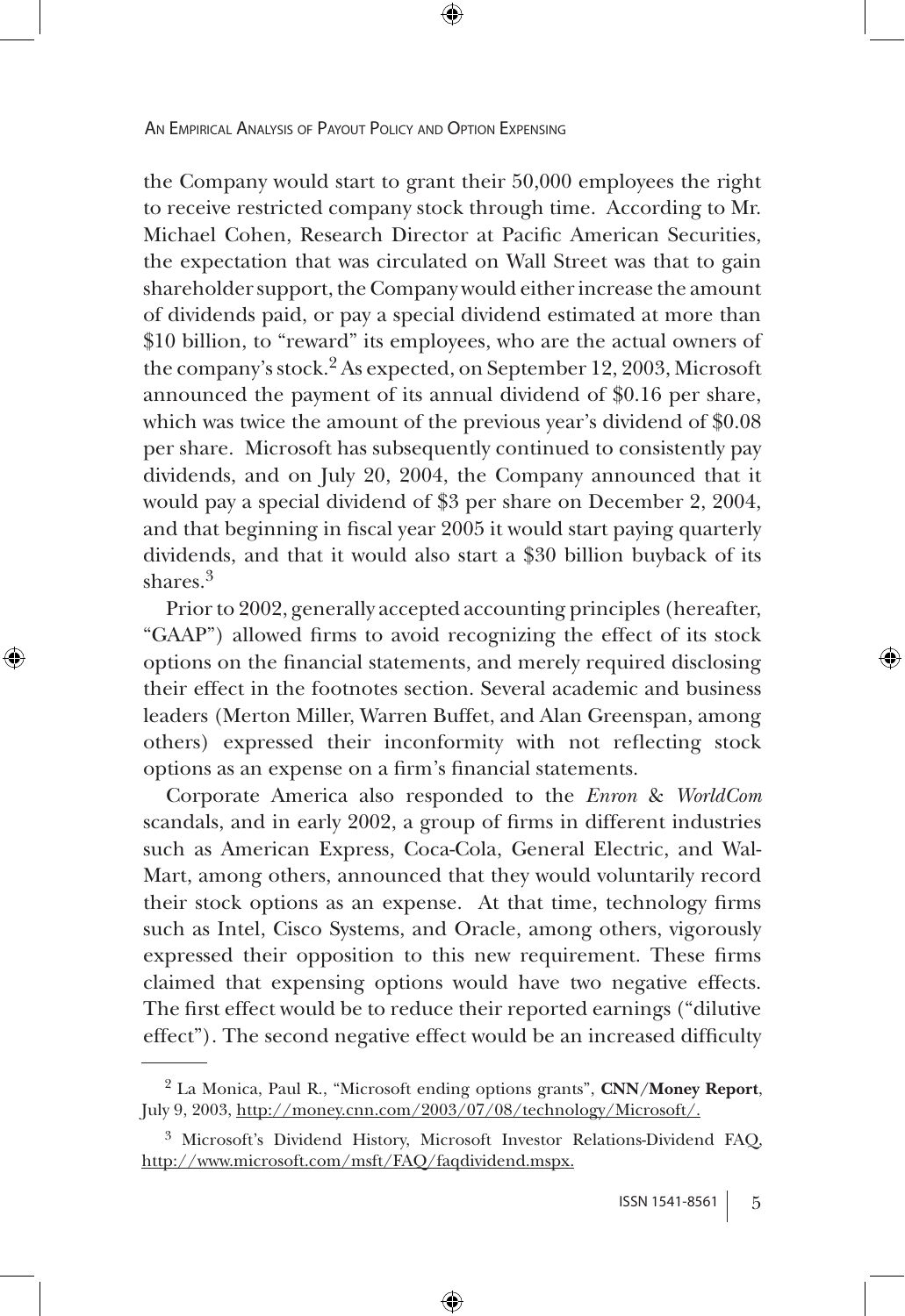⊕

in the recruiting and hiring of managerial talent, due to the fact that this type of firm uses stock options as a compensation incentive.

⊕

## **Evolution of accounting standards (FASB Statement Nos. 148 and 123-R)**

In December 2002 the FASB reacted to its critics by issuing a new accounting standard FASB Statement No. 148 ("Accounting for Stock-Based Compensation-Transition and Disclosure") that provided firms with alternative methods of transition for a *voluntary* change to the "fair value" method of accounting for stock options, which the FASB stated was the *preferable* method of accounting for stock-based compensation. SFAS No. 148 also required disclosures in both the annual and interim financial statements of the effect of the stock options on the financial statements, and even required a specific way as to how to present the information to be disclosed on the financial statements. The effective date for SFAS No. 148 was for fiscal years ending after December 15, 2002, i.e. for companies with a December 31 year-end, the Standard would apply starting January 1, 2003.

The FASB asserted that the underlying motivation behind SFAS No. 148 was to achieve international convergence with the global capital markets. International publicly traded companies that do not present their financial statements in accordance with US GAAP must adhere to the GAAP established by its counterpart, the International Accounting Standards Board (hereafter, "IASB"). In November 2002 the IASB issued an exposure draft for public comment, wherein they required that companies recognize stock options as an expense.<sup>4</sup>

On October 29, 2003, the FASB announced that by 2005 they would start requiring all firms to expense their stock options.<sup>5</sup> On February 19, 2004, the IASB issued its International Financial Reporting Standard No. 2 ("Share-based Payment) requiring all

⊕

<sup>4</sup> Official Releases-FASB No. 148, **Journal of Accountancy**, March 2003.

<sup>5 &</sup>quot;FASB Picks 2005 To Begin Mandatory Stock-Option Expensing", by Lingling Wei of Dow Jones Newswires, available through the Internet: http://www. siliconinvestor.com/stocktalk/msg.gsp?msgid.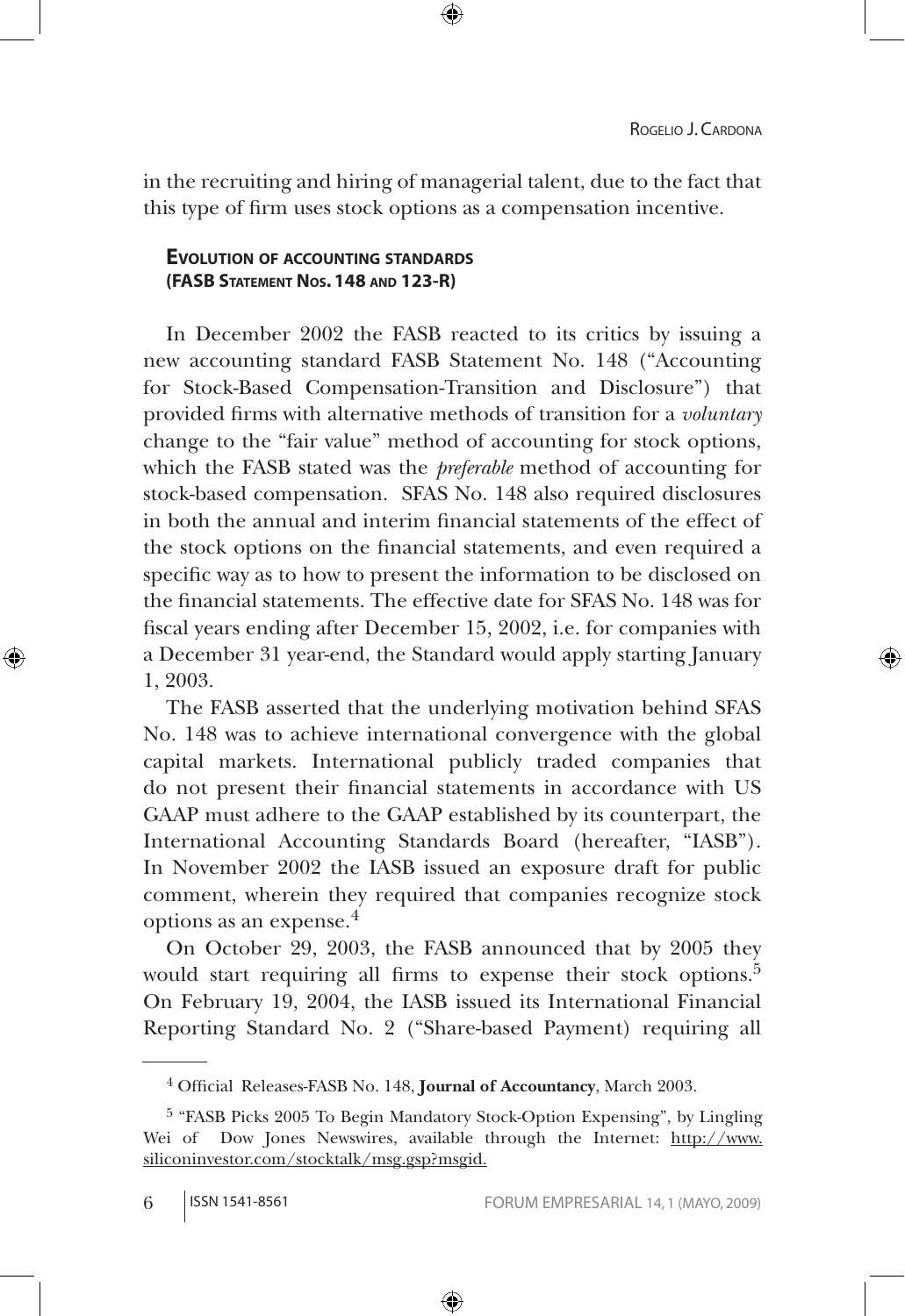international companies to expense their stock options beginning on or after January 1, 2005.6

On March 31, 2004, the FASB announced the release of an exposure draft of its proposed new standard, but on October 13, 2004, it delayed the effective date of its proposed new standard. On December 16, 2004, the FASB announced it had issued its final statement as SFAS No. 123-R ("Share-Based Payment"), where the R means, "Revised". This new Statement replaced SFAS No. 123 and superseded APB Opinion 25. The new Standard requires public companies to adopt option expensing in interim or annual periods beginning after June 15, 2005, instead of the original effective date of January 1, 2005.7

On March 29, 2005, the SEC issued Staff Accounting Bulletin No. 107, hereafter SAB 107 and on April 15, 2005, it issued a ruling described as "Amendment to Rule 4-01 (a) of Regulation S-X Regarding The Compliance Date For Statement Of Financial Accounting Standards No. 123 (Revised 2004), Share-Based Payment." SAB 107 consists of various clarifications in the form of questions and answers related to the implementation of SFAS 123-R. The amendment to Regulation S-X delayed the implementation date of SFAS 123-R for public companies until their next fiscal year that begins after June 15, 2005. The effect of this change for calendar year-end companies is that they would not be required to implement this new standard until the first quarter of 2006. However, companies may choose to adopt the Standard earlier if possible.

#### **II. Prior Research**

⊕

The literature on stock options includes among other matters, agency and valuation (pricing) issues, recording and disclosure requirements, tax effects, and their use to compensate (and motivate) managers, as well as their advantages and disadvantages.

The literature on payout policy and its relationship with stock options is also extensive. Several authors such as Seethamraju and

<sup>6</sup> Reilly, David, "New International Rule Pressures U.S. to Handle Stock Grants the Same Way", **Wall Street Journal**, February 19, 2004.

<sup>7</sup> FASB Project Updates-Equity-Based Compensation, available through the Internet: http://www.fasb.org./project/equity-based\_comp.shtml.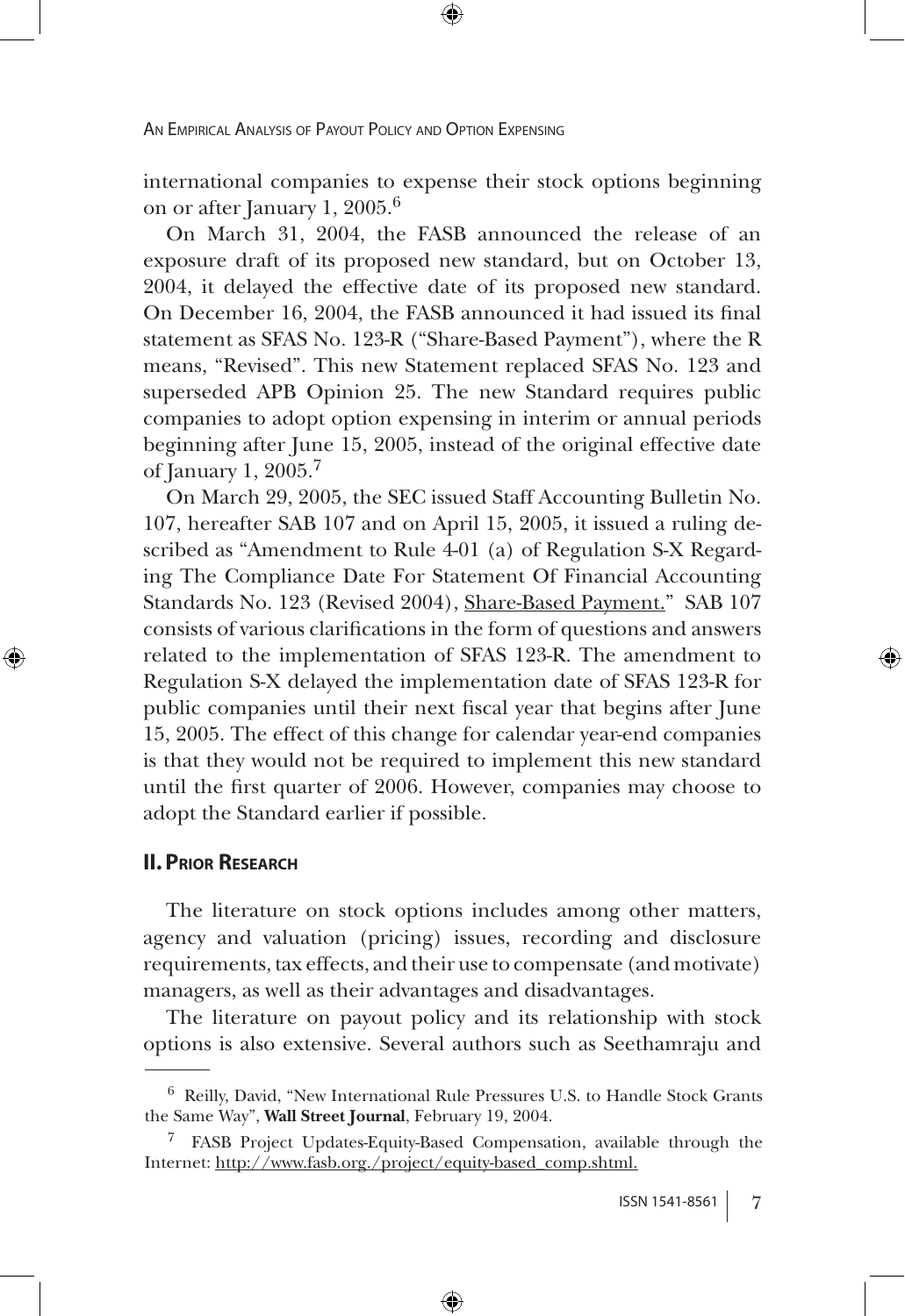Zach (2004), Semerdzhian (2004), and Elayan, Pukthuanthong, and Roll, (2004), discuss different aspects of the effects of expensing stock options when expensing them was voluntary. In addition, Fenn and Liang (1997), Jolls (1998), Weisbenner (1998 and 2004), Grullón and Michaely (2002), and Bens, Nagar, Skinner and Wong (2003), among others, study the association between stock options and payout policy.

⊕

## **Options as <sup>a</sup> Component of Compensation and Related Agency Costs**

The use of stock options in a firm's compensation plan brings up the inherent agency problems that arise between a firm's managers and its shareholders. Guay (1999) states that a typical manager is risk-averse, and this presents a conflict that will generate an agency cost. Shareholders want managers to select positive net present value projects to increase the value of the firm. However, these types of projects entail a significant degree of risk for the managers. Since managers usually have made an investment in their firm, they want to reduce risk, and that may be undesirable from the perspective of a well-diversified stockholder. The author's hypothesis was that to avoid or mitigate the risk-related agency conflict, firms add "convexity" to the managers' total compensation package to encourage them to accept high-risk project opportunities. Firms will achieve this by including bonuses and stock options as part of the incentives awarded to managers. Guay's study of a sample of CEOs and their compensation confirms his initial hypothesis that managers are more willing to take on more high-risk opportunities if there is a possibility of receiving a higher incentive. In fact, he finds that stock options play a more significant role than common stock in increasing the convexity of the wealth-performance relationship as observed by Jensen and Meckling (1976) and others.

Jensen (1986) finds that firms also incur in agency costs whenever firms generate cash in excess of their capital investment needs (described as "free cash flow") because stockholders and managers usually have different ideas as to how to invest it. Stockholders want to prevent the natural tendency of managers to invest the firm's free cash flow in perks for themselves or in projects that do not represent

⊕

↔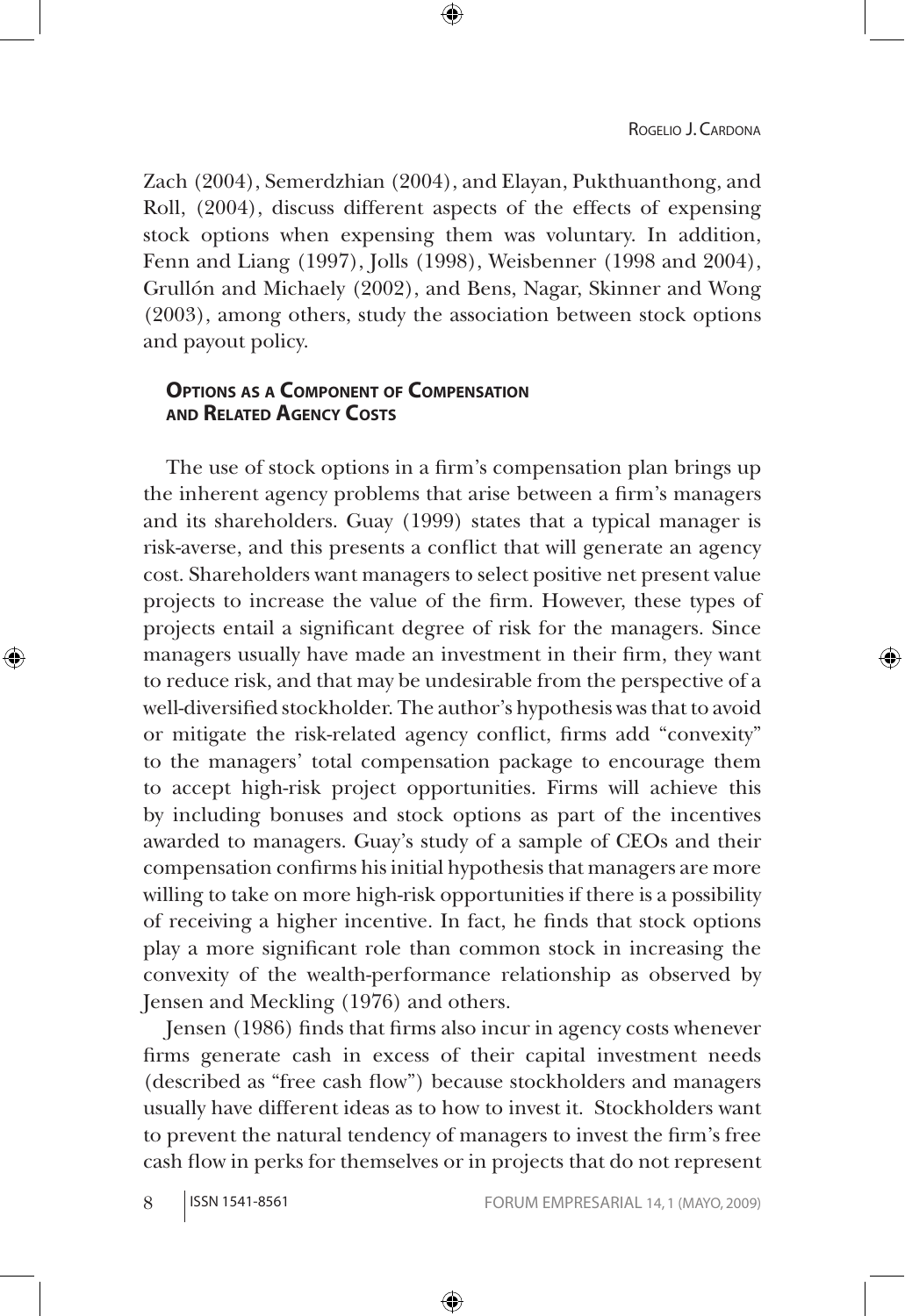positive growth opportunities for the firm. Stockholders believe that managers should either invest the firm's free cash flow in positive growth projects (that have positive net present value), or pay it out to the stockholders in the form of dividends or via stock repurchases. The payment of a firm's free cash flow to its stockholders generates value to the firm and results in a higher stock price. Jensen (1986) also notes that when firms issue debt, managers are forced to become more efficient because they have to continue generating operating cash flows to meet the required debt repayments. The markets interpret the additional leverage and the resulting managerial efficiencies in a positive way with a higher stock price.

#### **StockOptions as <sup>a</sup> Compensation mechanism to reduce theAgency problem**

According to Kole (1997), the negotiation of managerial compensation contracts generates a different type of agency problem. The Board of Directors (hereafter, the Board) or a Compensation Committee comprised of Board members, now act as principal on behalf of the stockholders and negotiate the compensation packages for a firm's managers that include stock option plans, restricted stock grants and long-term performance plans.

↔

Kole (1997) finds that the decision to grant equity as part of a manager's compensation can be predicted by certain financial characteristics of the firm, e.g. tangible assets and intangible assets, and to a lesser extent by the size of the firm or by the presence of the founding family on the firm's Board. However, the Board's judgment plays a very significant role in granting incentives. This discretion or "flexibility" could result in an "expropriation of shareholder wealth". According to this author this type of Board flexibility would be more likely to be present in large size firms, in firms that have larger differences among the different segments of the business, i.e., increased firm diversification, and firms that were more research-oriented. On the other hand, Barron and Waddell (2003) observe that as executives move up the corporate ladder within the same firm, compensation becomes more incentive based, and incentive pay becomes more equity based. This fact may reflect differences in project selection criteria, with more senior executives evaluating projects that generate increased costs if they make mistakes. Another possibility is that ex-

⊕

 $ISSN 1541-8561$  9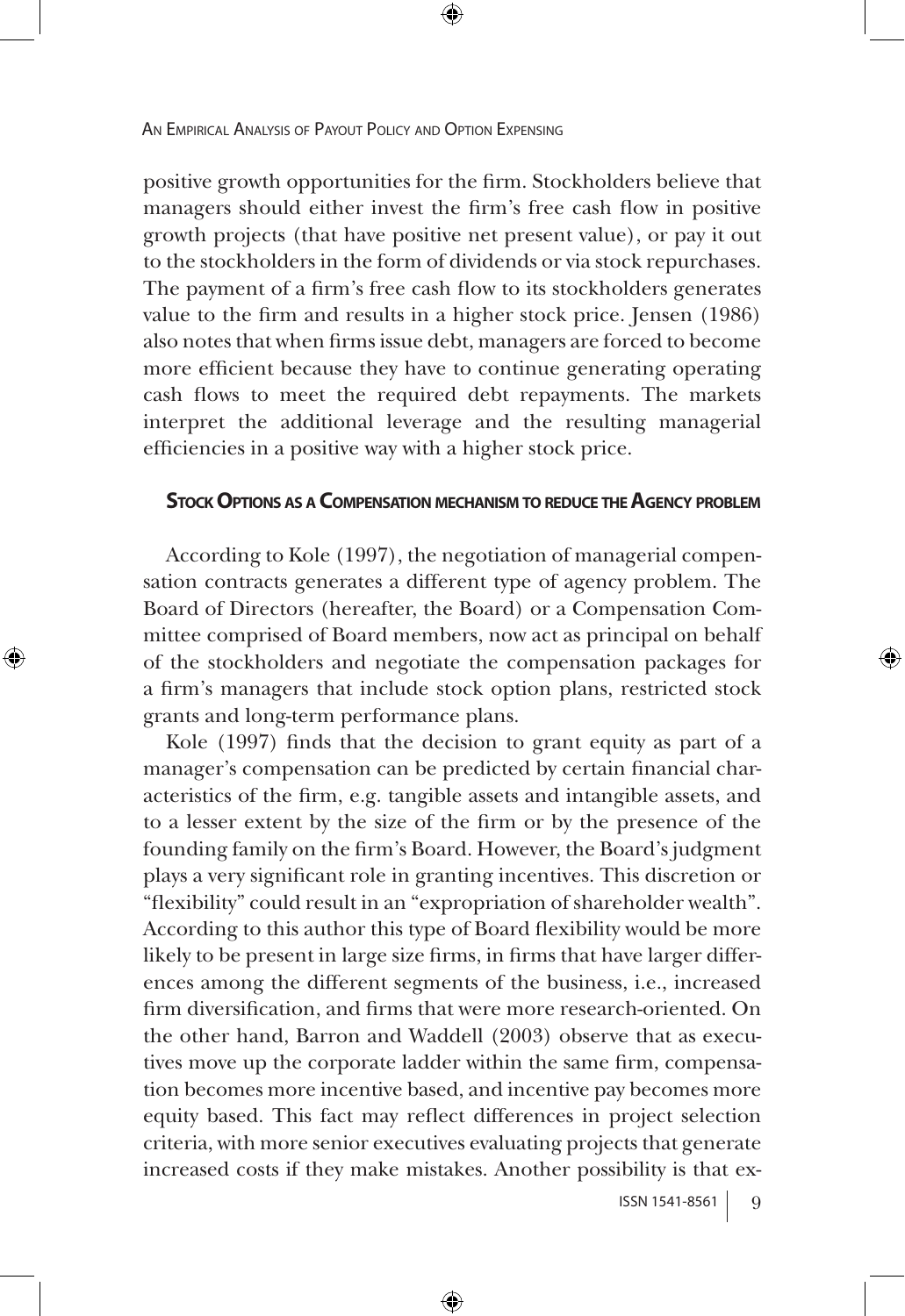#### ROGELIO J. CARDONA

ecutive incentive pay might reflect differences in abilities or degrees of risk aversion, i.e. senior executives have more abilities and are less risk averse. The authors also document a tradeoff between various types of equity-based compensation, in particular restricted stock grants versus stock options. Stock options encourage increased effort at the expense of introducing a bias in the project acceptance decision. At higher levels of management, there is relatively less equity compensation in the form of stock options, compared to lower ranking managers. The authors interpret this finding as meaning that the adverse effect of stock options on project selection criteria is more important at higher executive ranks.

Although agency theory literature asserts that stock options represent a cost for the firm, they also provide certain advantages. Core and Guay (2001) note that firms use stock option compensation when they face capital requirements and financing constraints, to attract certain types of employees (workers with low-risk aversion), to provide retention incentives, and to create incentives to increase firm value.

#### **Stock Options and Payout Policy**

⊕

Financial economists have written extensively about the relationship between stock options and a firm's payout policy. The literature in this area started with different tests of the *agency hypothesis*. According to Jolls (1988), when firms have stock option plans for their managers there is an increase in share repurchases. Managers prefer repurchases instead of dividends because there is no dilution in the value of their options. Lambert, Lanen and Larcker (1989), hereafter referred to as Lambert et al, observe that when firms *initially*  implement a stock option plan, they reduce the amount of dividends paid. Lambert et al believe that this result is apparently due to the influence exerted by firm managers who want to reduce the dividends paid to obtain an increase in the value of their options.

Kahle (2002) encounters similar results in her research on executive and employee stock options and their relation to share repurchases. Kahle observes that from 1993 to 1996 firms started to change their compensation policy by increasing their use of stock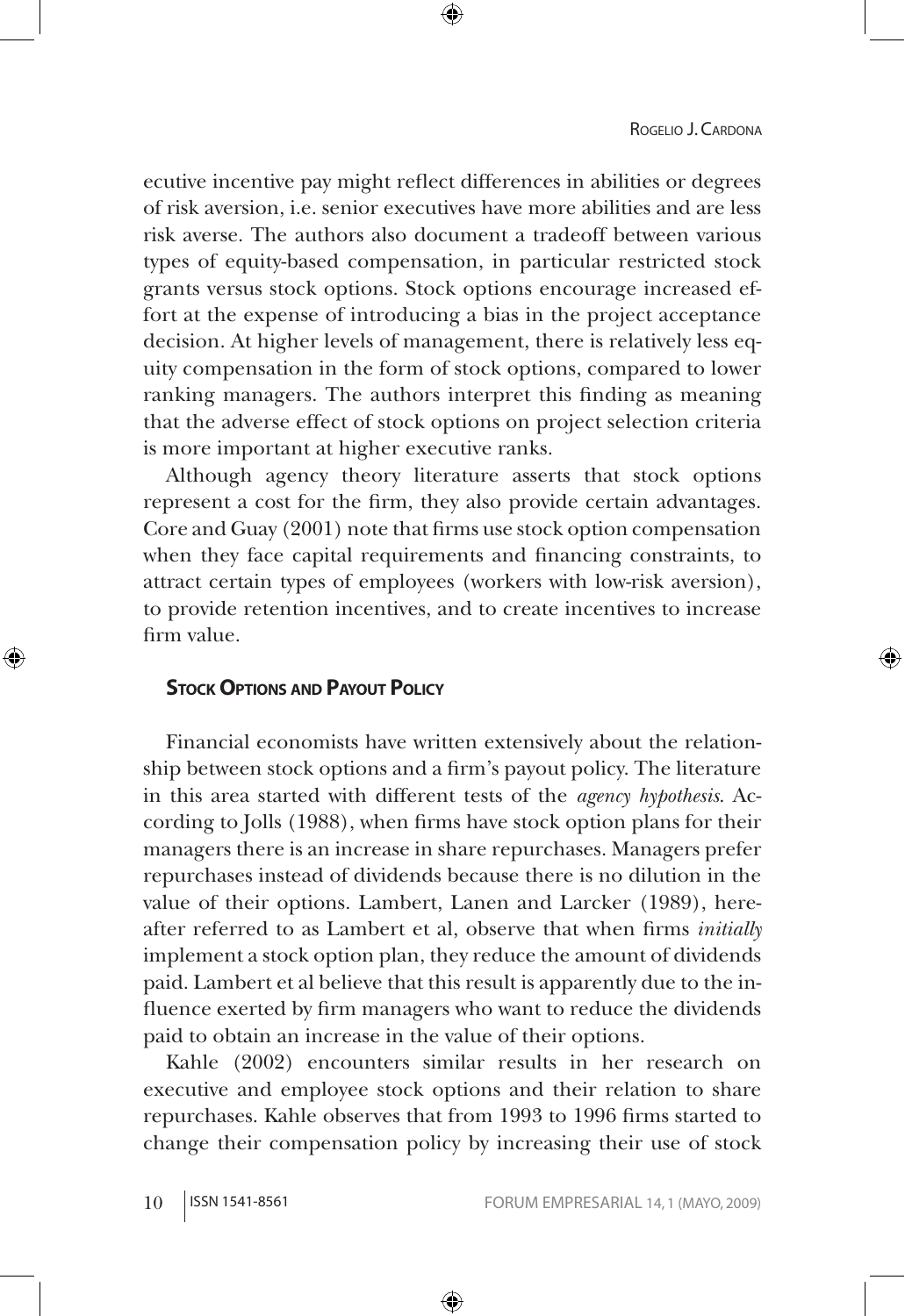↔

options for all employees (managers and non-managers). This change in compensation policy was accompanied by changes to firms' payout policy, since firms are more inclined to repurchase shares to provide increased benefits for their managers and to support their employee stock option plans. The existence of executive stock options increases the likelihood that a firm will repurchase its shares. However, once a firm decides to repurchase its shares, the author found that the number of executive stock options has no effect or impact on the total number of shares reacquired.

Fenn and Liang (2001) study the link between stock options and the agency costs of free cash flow. Although they agree that this is one of the most severe agency conflicts that exist between managers and shareholders, they note that firms distribute their free cash flow through ordinary dividends and open market repurchases to control the agency costs of free cash flow. According to Fenn and Liang, agency theory implies that firms with high levels of free cash flow and low financing costs will pay more dividends than firms with less free cash flow. Firms with low financing costs have the necessary flexibility to pay large amounts of dividends, because if they were to face a sudden reduction of their free cash flow in the future, their cost of borrowed funds would be low.

 Fenn and Liang (2001) document the relationship between dividend policy and managerial stock incentives for more than 1,000 non-financial firms and observe that in firms that have severe agency problems, such as low stock ownership by managers, few available investment projects, or high free cash flow, there is a greater incentive to increase the payment of dividends. At firms with no severe agency problems, the ownership of the company stock by its managers had no effect on the dividends paid. The authors also find that the presence of stock options owned by firm managers were accompanied by an increase in stock repurchases. The inferences made by the authors are that firms distribute their free cash flow by ordinary dividends, and use stock repurchases to control the agency costs associated with free cash flows.

Grullón and Michaely (2002) observe that after the SEC approved Rule 10b-18 in 1982 creating a "safe harbor" for repurchasing shares on the open markets, firms reduced the amount of dividends paid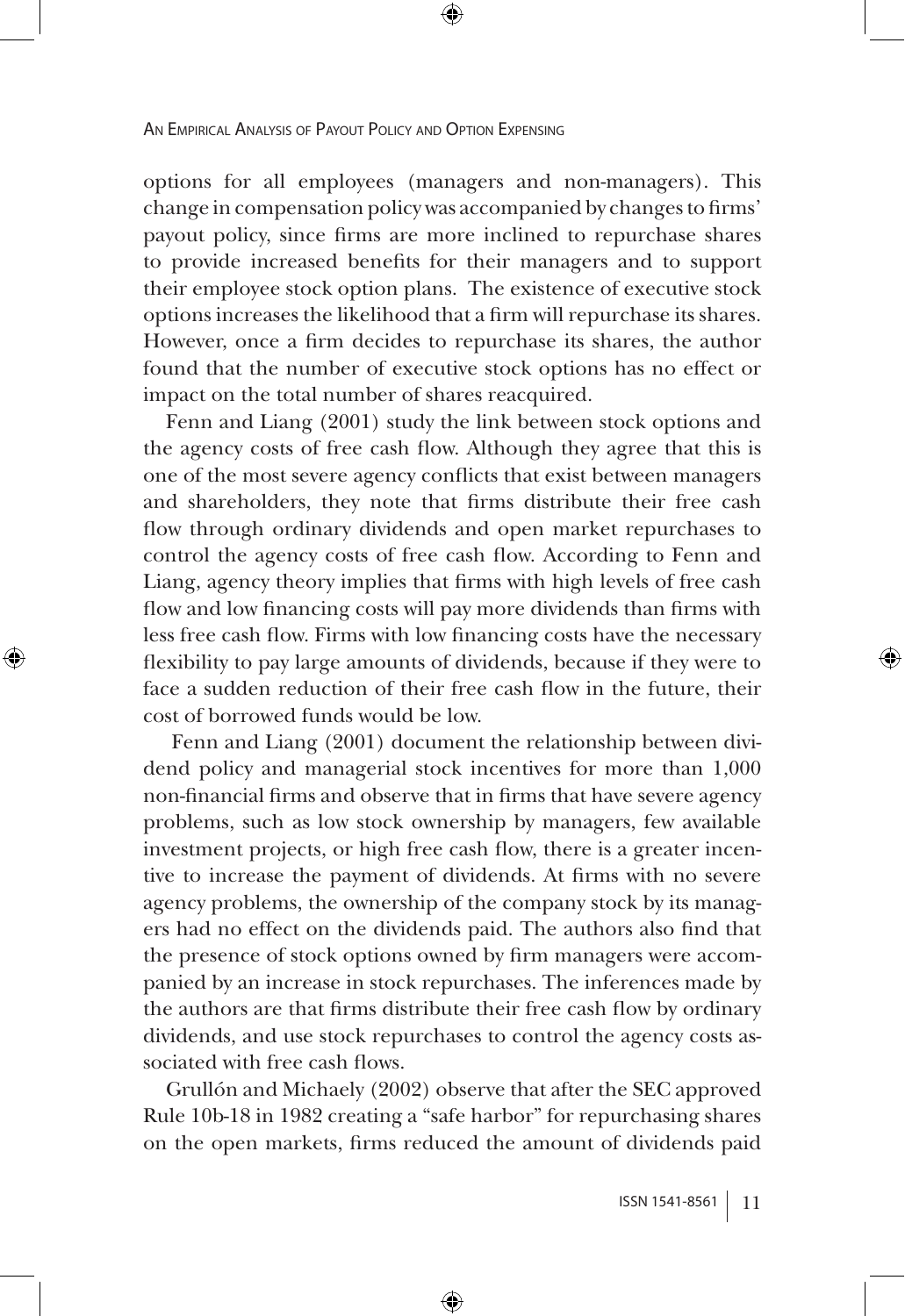and tripled the aggregate amount spent on stock repurchases. The authors develop "the *substitution hypothesis*" to describe their observation that share repurchases have replaced dividends as the preferred payout method used by firms. Grullón, Michaely and Swaminathan (2002) develop the "*maturity hypothesis*" that relates the growth of the firm with its dividend and investment policies. The authors find that when firms are growing, their free cash flows are substantially reinvested in the different available projects, and as a result, they pay small dividends. When firms have grown and are faced with increased competitors or other market factors, the available positive net present value projects are reduced, and now they find themselves with an increase in their free cash flows. At this stage, firms will either increase the amount of dividends paid or increase their share repurchases.

⊕

Grullón and Michaely (2002) also evaluate the information content of share repurchases and observe that when firms are faced with the typical agency problem of over-investment, there is an increase in share repurchases. The authors note that the markets' positive reaction was probably due to the expected reductions to the firms' cost of capital and their agency costs of free cash flow. Lee and Meng Rui (2007) also find that a firm's share repurchases do not contain additional information about future earnings because they are usually funded from its non-recurring (temporary) earnings. Dividend changes seem to contain some information about the firm's future earnings because dividends are usually funded from a firm's permanent components of earnings.

### **Effect of Stock Options on Earnings per Share**

Bens, Nagar, Skinner and Wong (2003) find that in firms whose executives had compensation incentives tied to achieving certain earning levels increased share repurchases aimed at offsetting the dilutive effect that options have on earnings per share (hereafter, "EPS"), specifically *diluted* EPS. Since a firm's managers are evaluated on EPS growth patterns, any disruption to their firm's EPS might affect their compensation incentive. If a firm expects that its earnings will decrease, executives will be more inclined to initiate share repurchases

⊕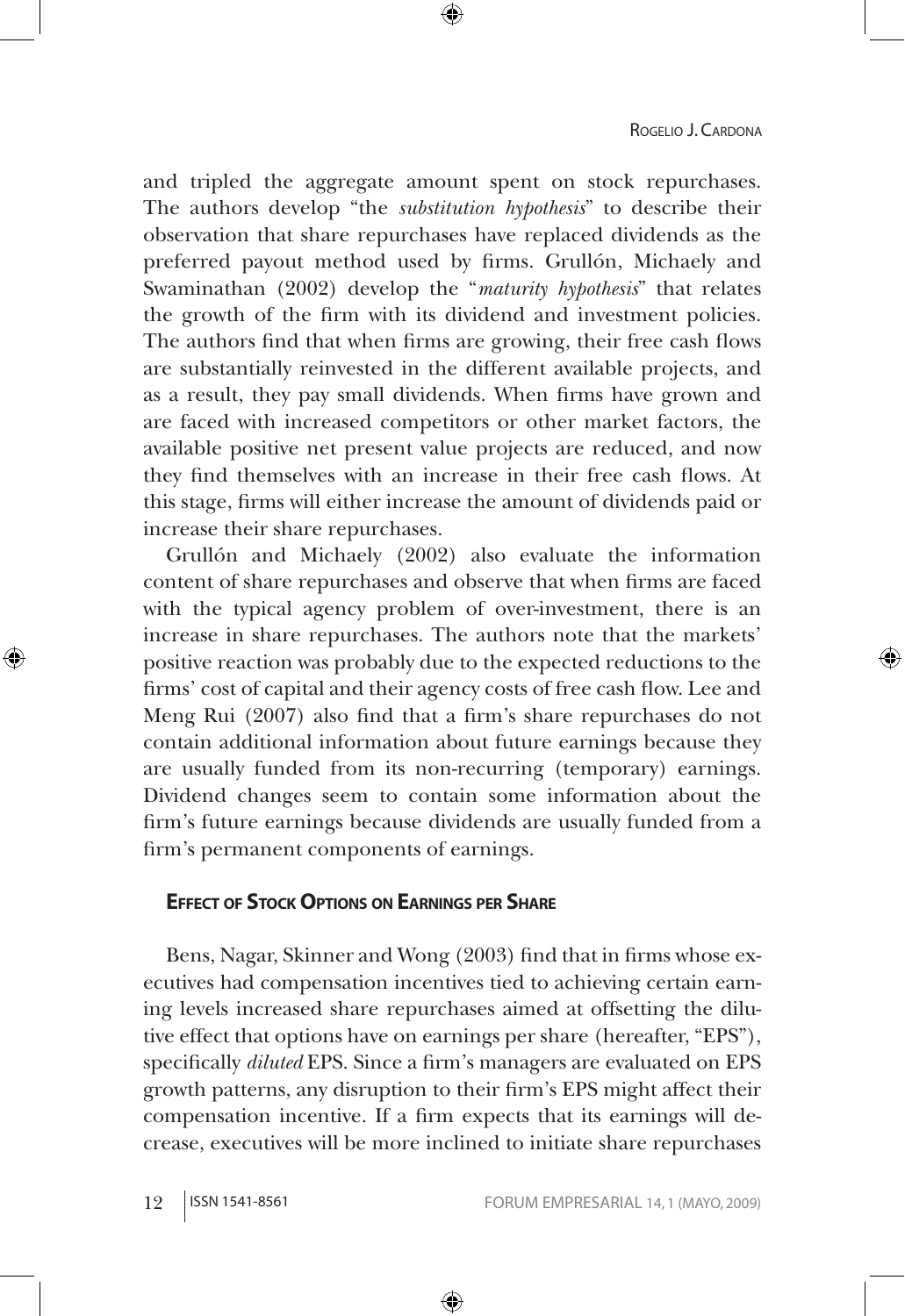so that diluted EPS does not deviate from previous quarters.

⊕

Weisbenner (2004) obtains similar results when he examines the reasons for increased share repurchases in firms that have stock option plans. According to Weisbenner, the increase in firms' share repurchases could be explained by two hypotheses: the previously explained *agency* hypothesis and the *undo dilution* hypothesis. The undo dilution hypothesis predicts that managers will initiate repurchases to offset the dilution that comes from the unexercised stock options. The author interprets the results observed as a confirmation of the latter hypothesis, i.e. large firms with high stock returns engage in share repurchases to offset the dilution caused by stock options. It is interesting to note that Weisbenner believes (*before option expensing became mandatory*) that if accounting standards were changed to require option expensing, this would neutralize the options' dilutive effect on EPS. In addition, the author predicts (*before option expensing became mandatory*) that future option grants will likely decrease and that the trend in payout policy observed in the literature by other authors might be reversed, i.e. firms will forego repurchases in favor of dividends.

Brav, Graham, Harvey and Michaely (2005) observe further evidence of the dilutive effect of stock options on EPS when they updated their previous research on corporate payout policy. A series of interviews made with over 400 CFOs reveal, among other matters, that over the years the payout policy has shifted to include share repurchases in a greater proportion than dividends. The authors find that if firms could start over, they would either not pay dividends or pay fewer dividends. In addition, CFOs preferred the payout alternative of share repurchases because of their flexibility in helping them neutralize the dilution caused by stock options and being able to reach (or maintain) desired EPS levels.

### **III. HYPOTHESES DEVELOPMENT**

↔

Miller and Crystal (1994), among others, have stated that once expensing becomes mandatory, firms that previously had not expensed their stock options will reflect significant reductions in their reported net income and Earnings per share, i.e. "the dilutive effect". To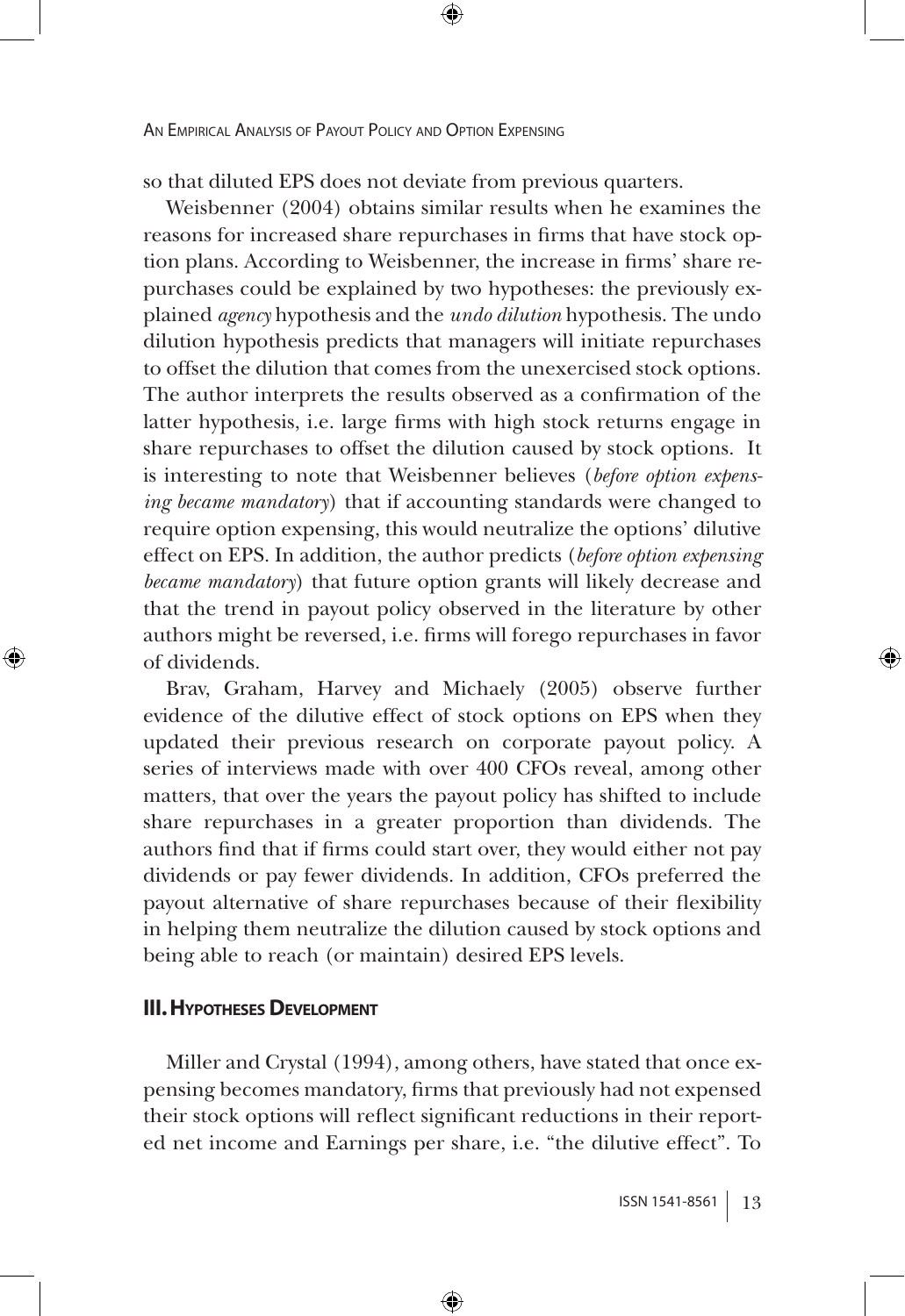offset these expected reductions, firms are expected to increase the payment of dividends as a signaling mechanism to the individual and institutional investors (hereafter, "the Market") that the firms' expected future cash flows should not be affected. In addition, firms are also expected to increase their share repurchases to offset the dilutive effect of their stock options. This investigation develops two hypotheses to examine whether there is any significant change in the payout policy for a group of firms after they announce their voluntary decision to expense their stock options. The first hypothesis in this investigation pertains to the expected effect of the announcement on the dividend payout ratio of a group of firms.

Fenn and Liang (2001) note that firms with high levels of free cash flow and low financing costs pay more dividends than firms with less free cash flow. Grullón, Michaely and Swaminathan (2002) observe that young growing firms reinvest their free cash flows in their operations and pay small dividends, whereas older mature firms have less available investment projects (that generate positive net present value) to invest their free cash flow. These older firms will either increase the amount of dividends paid or increase their share repurchases. Weisbenner (2004) expects (*before option expensing became mandatory*) that firms might change their payout policy (reversing the trend from repurchases and shifting back to dividends) when accounting standards change to require option expensing.

The dividend payout ratio in this investigation is measured similar to Jagannathan, Stephens and Weisbach (2000) who define a "lagged" dividend payout ratio that considers each firm's prior year's total dividends paid (Compustat Item Number 21) divided by the net income available to common stockholders (Compustat Item Number 237). The explanatory variables for the expected change in the dividend payout ratio are Earnings Before Interest, Taxes, Depreciation and Amortization (hereafter, EBITDA), the ratio of EBITDA to assets, size (log of total assets), a variable measuring investment (growth) opportunities represented by the ratio of market to book value of assets, the ratio of total debt to assets, Capital Expenditures (CAPEX), and a variable to measure the firms' volatility defined as the standard deviation of the announcing firms' EBITDA, following the same approach used by Elayan, Pukthuanthong and

⊕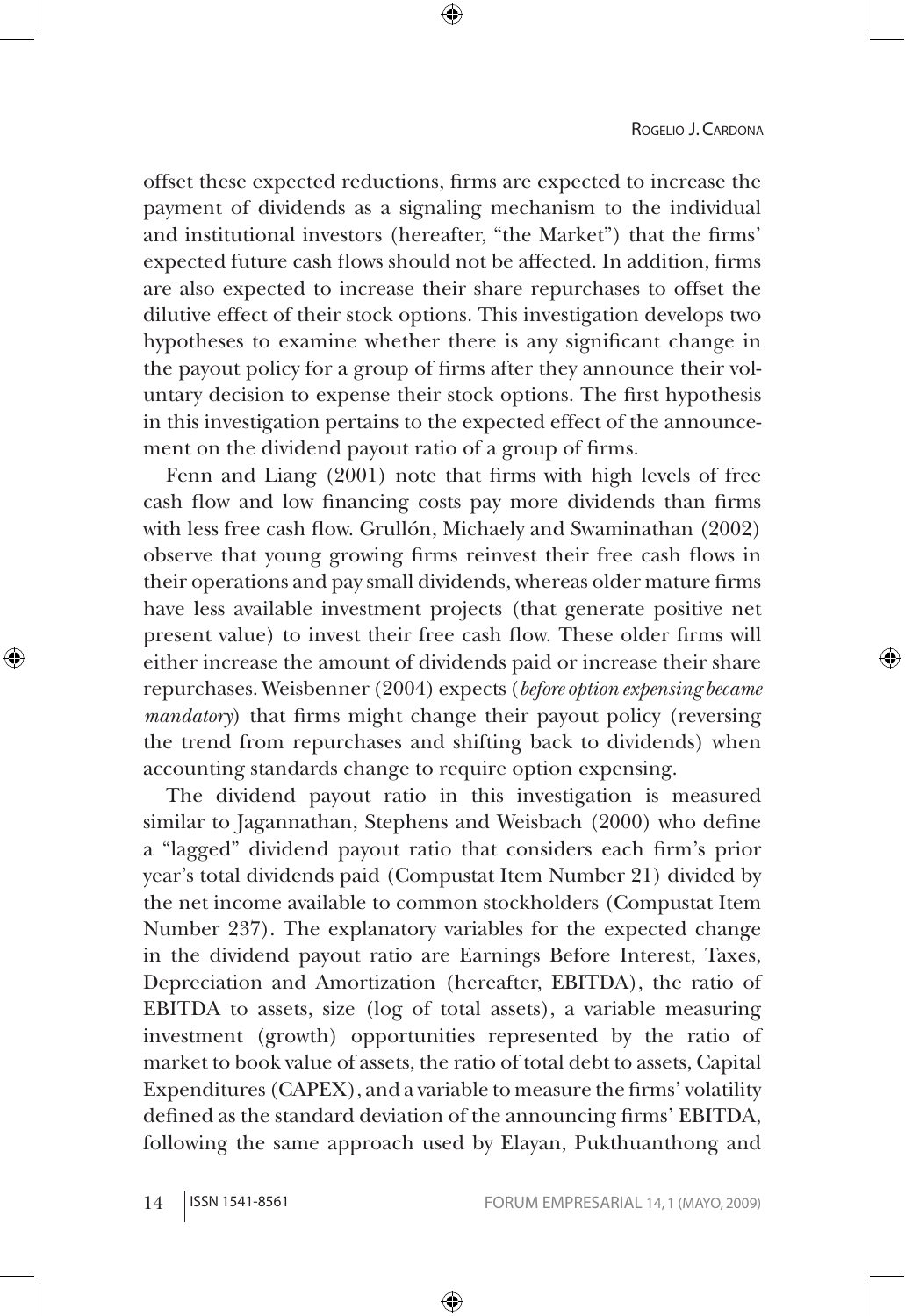⊕

Roll (2004), hereafter referred to as Elayan et al. Accordingly, the first hypothesis tested in this investigation is proposed as follows:

⊕

**H1**: After the announcement (event) date, the Announcing firms will reflect an increase in their dividend payout ratio.

The second hypothesis in this investigation pertains to the expected effect of the announcement on the share repurchase ratio of a group of firms. Jolls (1988) points out that when firms have stock option plans for their managers there is an increase in share repurchases. Managers prefer repurchases instead of dividends because there is no dilution in the value of their options. Kahle (2002) finds similar results in her research on executive and employee stock options and their relation to share repurchases. Kahle observes that during the period from 1993 to 1996 firms started to change their compensation policy by increasing their use of stock options for all employees (managers and non-managers). This change in compensation policy is accompanied by changes in firms' payout policy, since firms are more inclined to repurchase shares to provide increased benefits for their managers and to support their employee stock option plans. The existence of executive stock options increases the likelihood that a firm will repurchase its shares.

Grullón and Michaely (2002) observe that after 1982 firms reduce the payment of dividends and triple the aggregate amount spent on repurchases. The authors interpret the empirical evidence they found to suggest that share repurchases replaced dividends ("the *substitution hypothesis*") as the preferred payout method. Grullón and Michaely (2002) also evaluate the information content of share repurchases and observe that when firms are faced with the typical agency problem of over-investment, there is an increase in share repurchases. Weisbenner (2004) predicts (*before option expensing became mandatory*) that when accounting standards change to require option expensing, firms might reverse the trend from share repurchases and shift back towards dividends.

The share repurchase ratio in this investigation is measured similar to Weisbenner (2004) in terms of share repurchases in dollars (Compustat Item 115 - Compustat No.130) divided by the average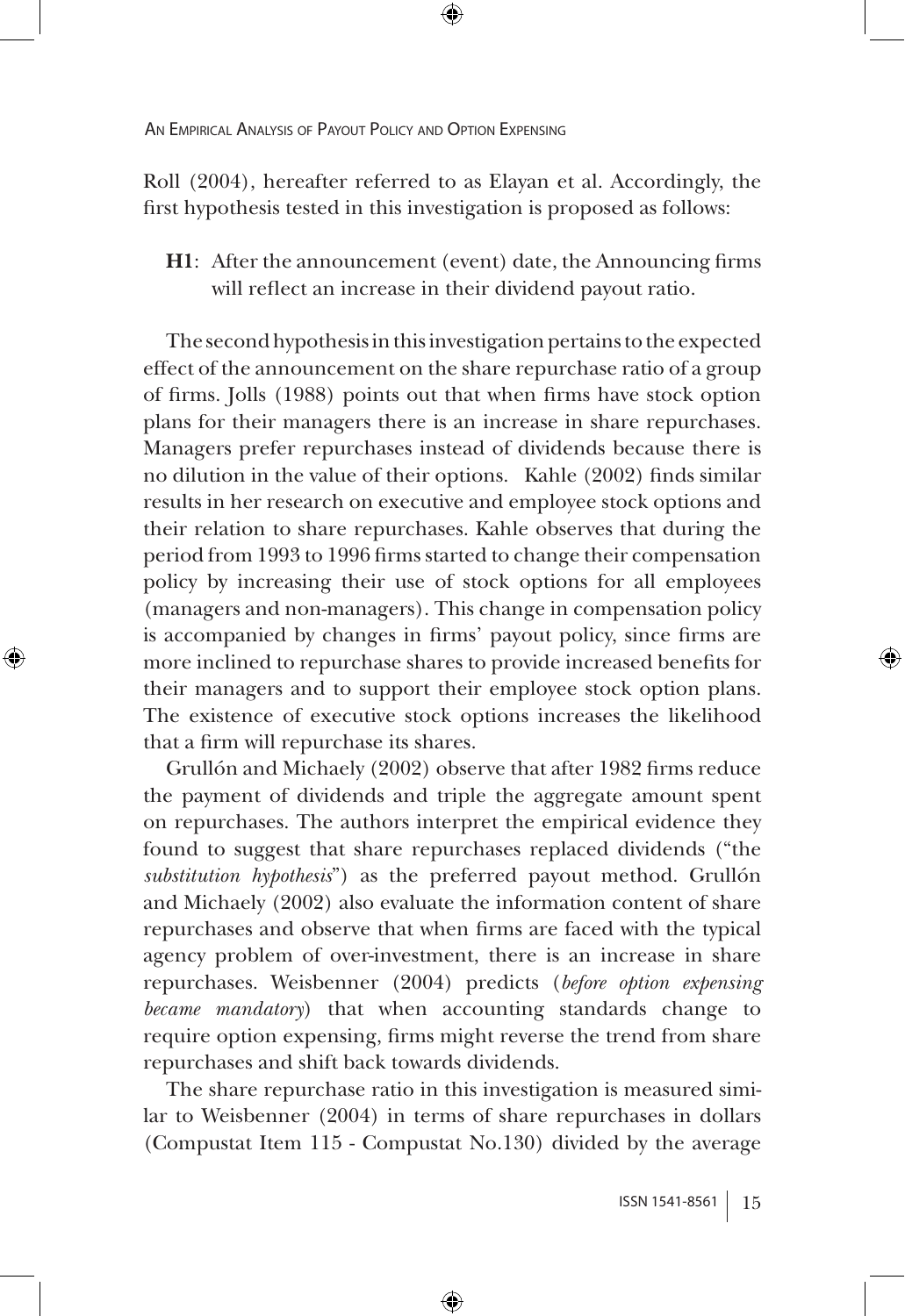(beginning and end of year) market value of the firm. The explanatory variables for the expected change in the share repurchase ratio are EBITDA, size (log of total assets), CAPEX, a variable measuring investment (growth) opportunities represented by the ratio of market to book value of assets, diluted EPS, a lagged dividend payout ratio, dollars spent in share repurchases and the volatility of earnings measured by the standard deviation of the firms' EBITDA.

↔

The second hypothesis in this investigation is stated as follows:

**H2**: After the announcement (event) date, the Announcing firms will reflect an increase in their Share repurchase ratio.

## **IV. Sample Selection Procedure**

↔

The sample for this investigation comprises all the firms with available data on the Center for Research in Security Prices, also known as CRSP® US Stock Database (hereafter, "CRSP") and other financial information on the Compustat Annual Industrial and Research files. Stock prices and returns will be obtained from CRSP. Dividends, stock repurchases and other financial statement data such as EBITDA (Earnings before Interest, Depreciation and Amortization), Sales, among others, will be obtained from Compustat. Other information such as changes made to stock option plans or total compensation from stock options (managerial and non-managerial employees) that is reported in a firm's Annual Proxy statement (Schedule 14A) and in its audited Annual report (Form 10-K) filed with the SEC will be manually collected from the EDGAR (Electronic Data Gathering, Analysis and Retrieval) database.

To measure whether there was a significant increase in the dividend payout ratio, and following the approach used by Jagannathan, Stephens and Weisbach (2000), a lagged dividend payout ratio before and after the event date for each firm was used. The information for the prior year's dividends paid by the Announcing firms was obtained from Compustat data item no. 21. The net income available to common shareholders is Compustat data item no. 237. The change in the firms' debt ratio was obtained by dividing the average ratio of long-term debt (Compustat data item no. 9) by total assets (Compustat data item no. 6). EBITDA was obtained from Compustat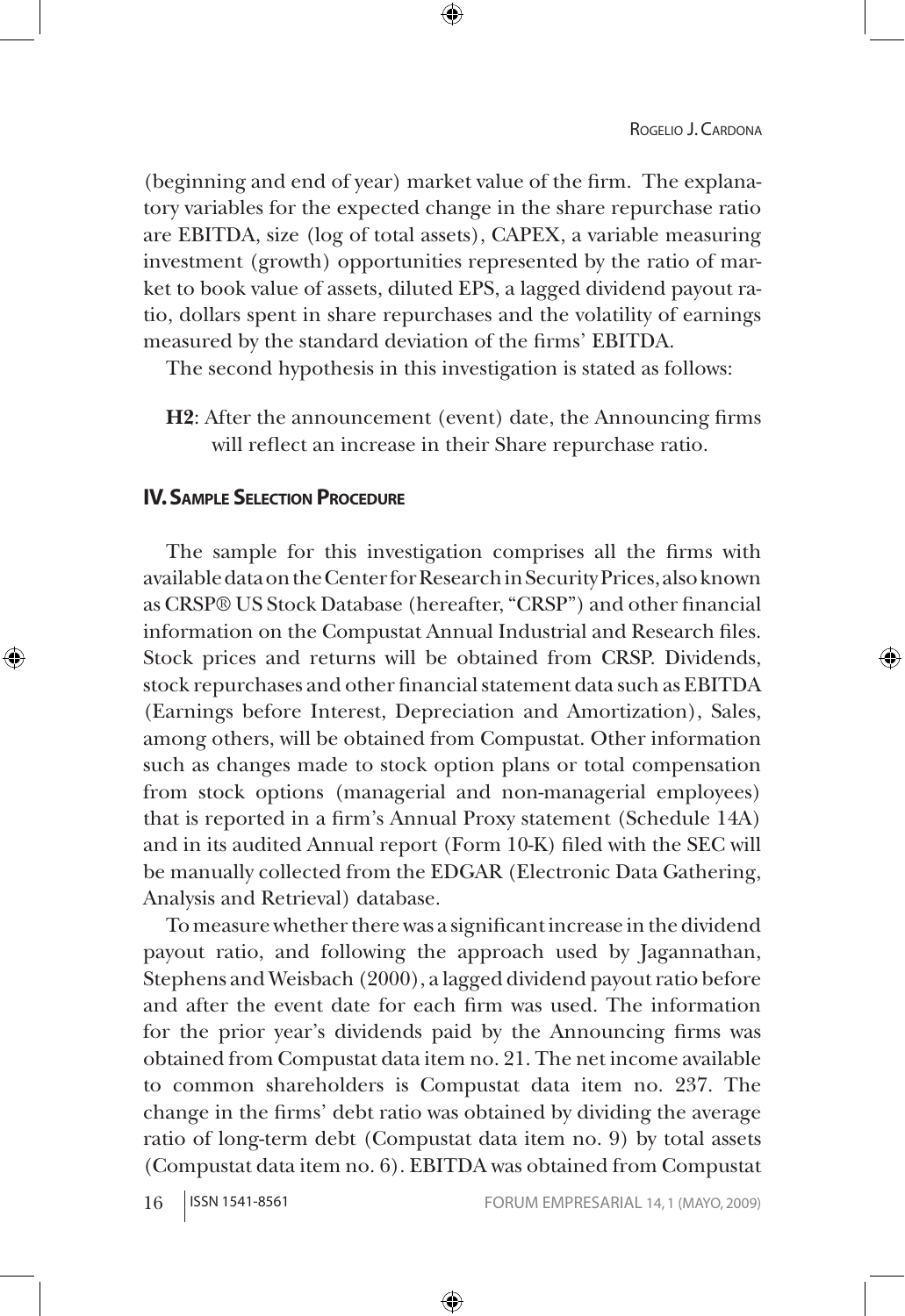item no. 13. The data for share repurchases for the Announcing firms was obtained from Compustat data item no. 115. However, this item overstates repurchases because it includes purchases of both common and preferred stock.

⊕

Jagannathan, Stephens and Weisbach (2000) and Weisbenner (2004) suggest making certain adjustments to mitigate the aforementioned overstatement. The approach followed by these authors was incorporated in the present study, and consists of deducting the decrease in the carrying value of preferred stock (Compustat data item no. 130) to obtain a more reliable figure for purchases of common stock.

Table 1 summarizes our sample formation for this investigation. The firms included in this study were selected from a list originally compiled by Bear Stearns as of February 12, 2004 and provided by Mr. Brett J. Harsen of Mellon Human Resources and Investor Solutions (Available upon request). The Bear Stearns list identifies the 483 firms (with their related Ticker symbols) that were expensing their stock options or had announced that they would expense their stock options as of that date. The firms that were expensing or had announced they were going to expense options as of February 12, 2004, are the "announcing firms". The firms that were not expensing or had not announced they were going to expense options as of February 12, 2004, are known as the "non-announcing" firms and are included in another sample (the "Control" group).

⊕

Using the same approach adopted by Elayan et al (2004), each announcing firm was matched with a "Control" group firm that had employee stock option plans, is in the same industry (two-digit SIC codes), shares the same fiscal year-end, and has similar size (comparable Sales) and profitability levels. Elayan et al measure the latter variable with the ratio of EBITDA to Sales (hereafter, the "ES ratio").

The announcing firms were initially subdivided and grouped based on their announcement dates and the year of adoption of the fair value (expensing) method of accounting for options using December 15, 2002, the effective date for SFAS No. 148 (*Voluntary* recognition of stock option expensing) as the cutoff date. The 11 firms that were expensing options prior to January 1, 2002 were excluded from the study because the exact announcement date was available for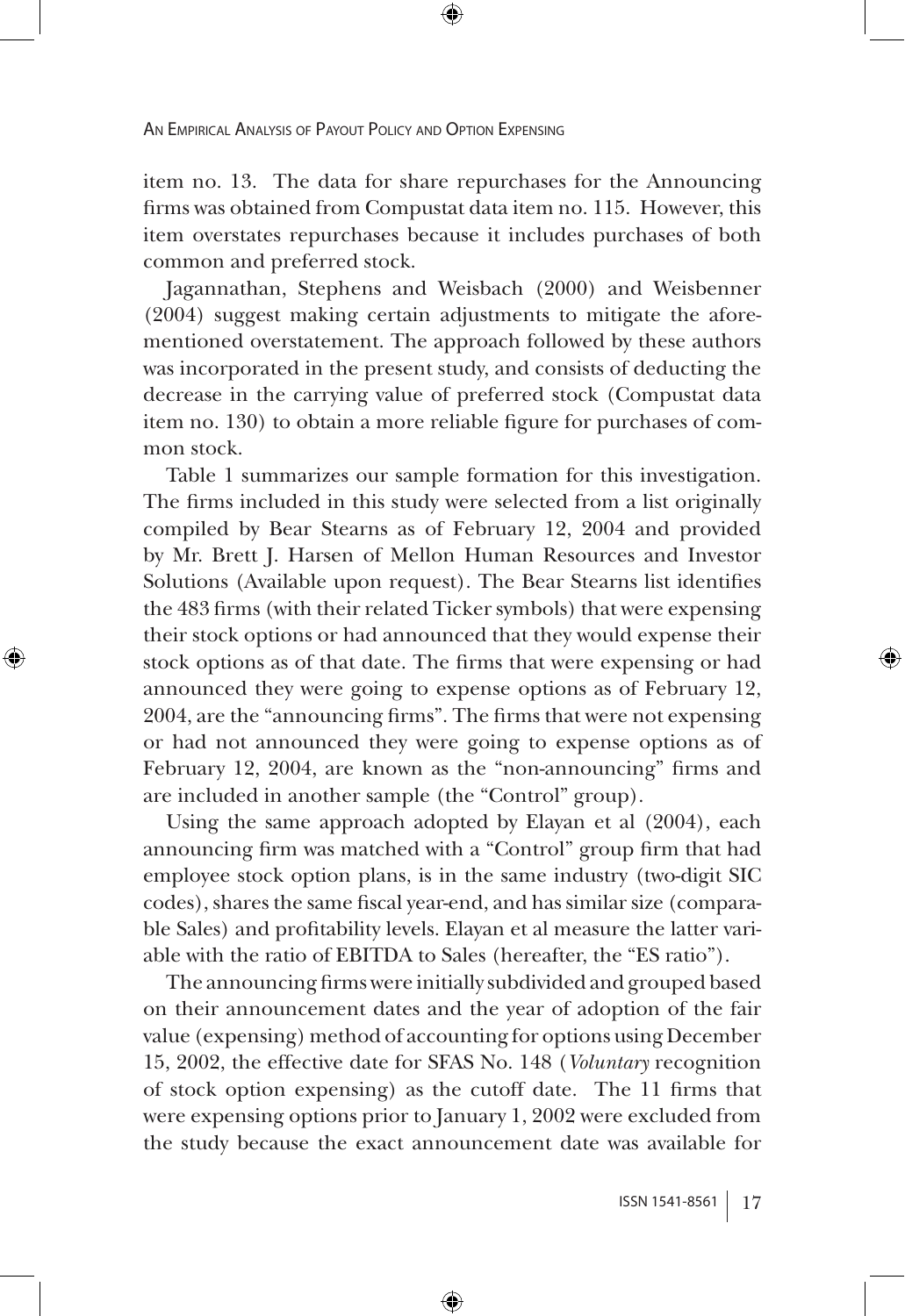only one of those firms. Firms that had subsequently merged with or were acquired by another firm or were non-US companies were also excluded. Other firms were also excluded due to their privatization (stockholder buyout), and one firm (SonomaWest Holdings, Inc-SWHI) was excluded because its common stock was delisted from the NASDAQ Small Cap Market on August 10, 2005.

↔

When the remaining 303 firms were located in the CRSP data files by their ticker symbols, from January 1, 2001 to June 30, 2005, a file with 253 firms was obtained. There were 50 missing firms that ceased to exist during the 2001-2005 period because of mergers or privatization, among other reasons.

For the remaining 253 firms, another file was created based on a subsequent inquiry in the CRSP files with the following daily information: Company's Permanent Name (PERMNO), Date of calculation of stock return (DATE), Company's Ticker Symbol (TICKER), Stock return with Dividends (RET), Value-weighted return with Dividends (VWRET), and Equal-weighted return with Dividends (EWRET). This search produced 225 firms, which implies that there were 28 firms with missing data in CRSP.

The next step was to obtain the group of Matching "eligible and Non-Announcing" firms from the Compustat files by selecting all firms for the period January 1, 2001 through June 30, 2005 with the Company's Permanent Name (PERMNO). The criteria for selecting a similar matched firm was based on the following attributes: firms that have employee stock options plans, are in the same industry (Two digit SIC code), have the same fiscal year-end, and share similar Sales levels and Profitability levels, the latter defined similar to Elayan et al (2004) as the EBITDA/Sales ratio. Compustat Data Item 398 (Implied Option Expense) and Data Item 399 (Stock Compensation Expense) were used as the variables that identified whether a Matching (Non-Announcing) firm had an outstanding stock option plan. Any firm that did not have a reported value for any of these two variables was discarded for matching purposes.

The merged file of firms was divided in deciles (groups of ten) based on sales to identify the possible firms that could be matched with each Announcing firm in the sample. The file was divided again in those groups based on the ES ratio resulting in 148 perfectly

⊕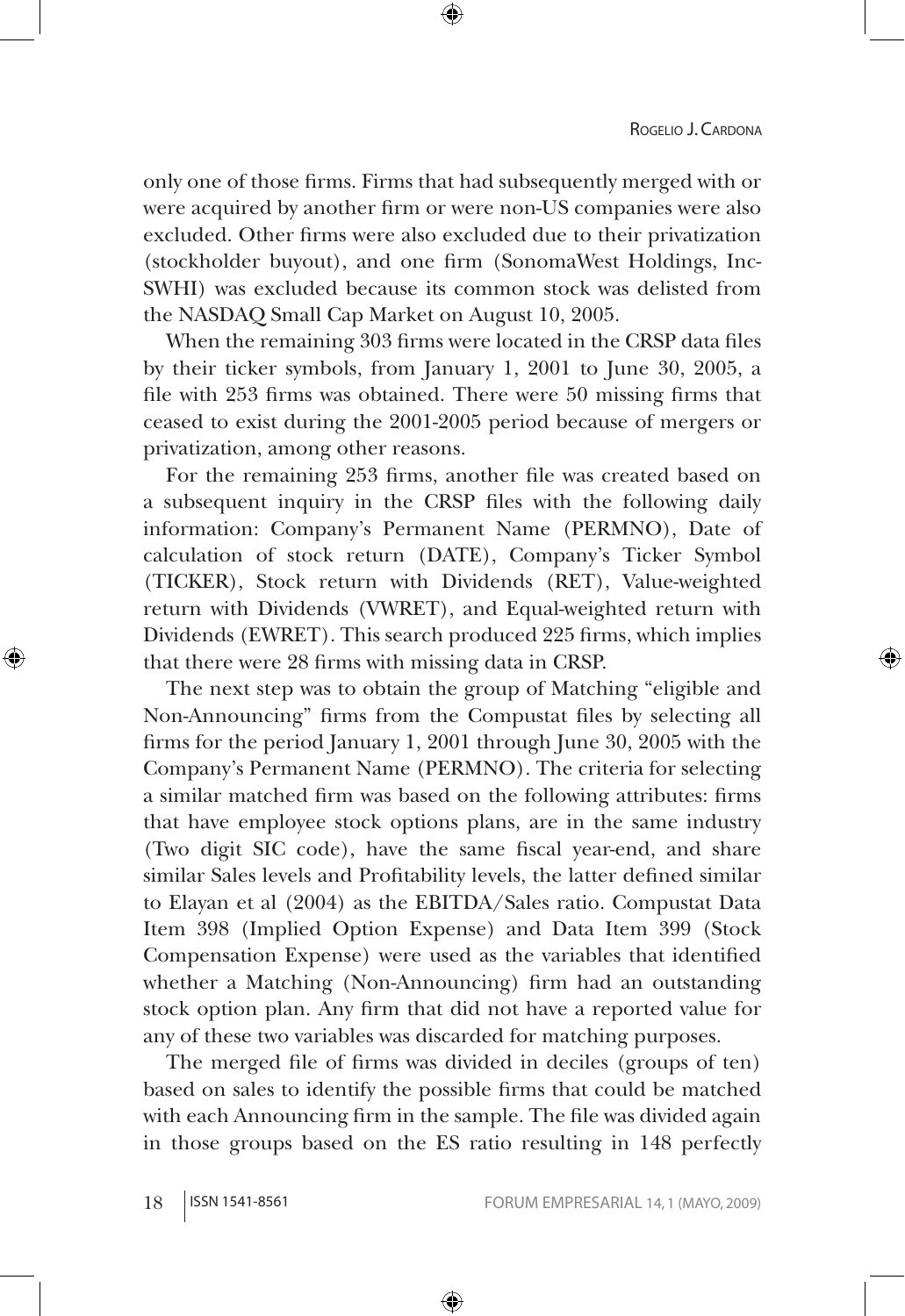⊕

matched firms. The iterative process was repeated, first by changing the selection method to with replacement, then dividing the remaining firms in three groups with the complete Index, and then repeating the selection process removing the month of the firms'

⊕

| Panel A: Construction of the Basic sample with Announcing firms       |      |
|-----------------------------------------------------------------------|------|
| Initial sample of Announcing firms                                    | 303  |
| Firms not found in CRSP                                               | (50) |
| Firms not found in Compustat                                          | (28) |
| Firms with missing values in Compustat                                | (34) |
| Announcing firms for which no matching                                |      |
| firm was found                                                        | (8)  |
| Number of Announcing firms in the sample with                         |      |
| a matching firm                                                       | 183  |
|                                                                       |      |
| Panel B: Construction of the sample for empirical analyses            |      |
| Sample 1(a): Event Study with matching firms                          |      |
| Basic sample with announcing firms                                    | 183  |
| Number of matching firms without                                      |      |
| CRSP data in the event window                                         | (29) |
| Sample of announcing firms with matching firms                        | 154  |
| Sample 1(b): Event Study with the Market Model                        |      |
| Initial sample of announcing firms                                    | 303  |
| Firms not found in CRSP                                               | (50) |
| Firms not found in Compustat                                          | (28) |
| Firms with missing values in Compustat                                | (34) |
| Subtotal                                                              | 191  |
| Firms with not enough CRSP data to estimate Market Model Coefficients | (9)  |
| Sample of announcing firms for the Market Model                       | 182  |

| <b>TABLE 1. CONSTRUCTION OF THE SAMPLE FOR THE STUDY</b> |  |
|----------------------------------------------------------|--|
|----------------------------------------------------------|--|

fiscal year-end from the Index. To reduce the number of Announcing firms without a similar Matching firm, the selection criteria was liberalized initially to allow a Matching firm to be associated with more than one Announcing firm, and then paired considering the proximity of their sales levels and their ES ratio (EBITDA to Sales). At the completion of these iterations, there were eight Announcing firms for which no Matching firm were found, and as a result, they were discarded from the investigation. The adjusted basic sample

⊕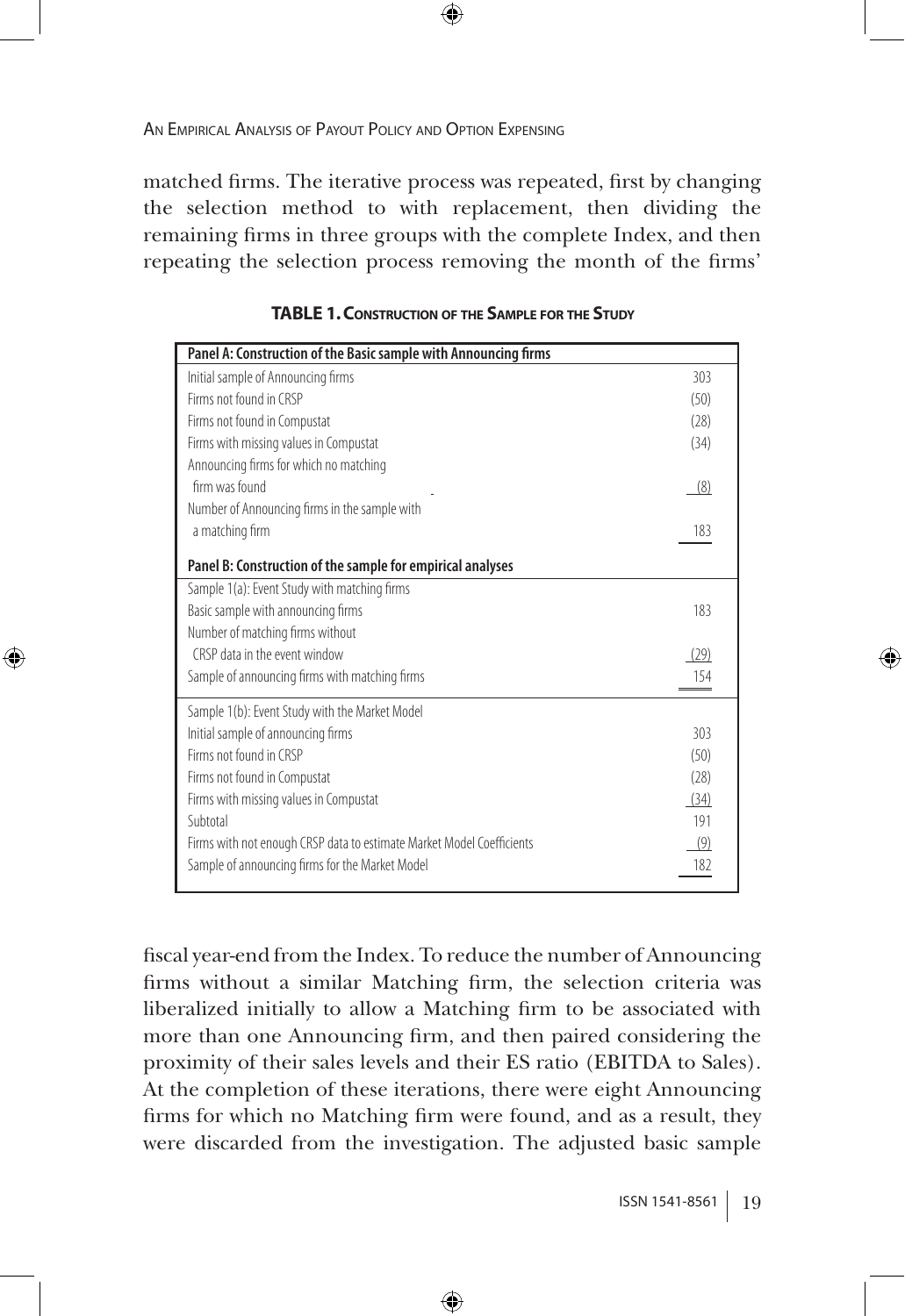consisted of 183 Announcing firms. As explained on Table 1 the sample for the empirical analyses consisted of 154 Announcing firms and 154 Matching firms for a total sample of 308 firms.

⊕

The firms to be included in the tests of Hypotheses 1 and 2 were initially selected from the Basic sample of 183 Announcing and 183 Matching firms (See Panel A of Table 1). Both files (Announcing and Matching firms) were merged subsequently adding the dividends paid from 2001 to 2005 from Compustat. The year 2001 is included because to measure the change in the dividend payout ratio, this investigation adopts the approach used by Jagannathan, Stephens and Weisbach (2000), who use a "lagged" ratio that considers each firm's prior year's total dividends paid (Compustat Item Number 21) divided by the net income available to common stockholders (Compustat Item Number 237). Therefore, the lagged dividend payout ratio for this investigation considers the dividends paid prior to the earliest announcement date for an Announcing firm (July 2002).

## **V. RESEARCH DESIGN**

⊕

The expected change for the test of Hypothesis No. 1 is that after the announcement event, the Announcing firms will increase their dividend payout ratio to offset the expected negative perception that institutional and individual investors (hereafter, "the Market") might have from the reduced EPS levels associated with option expensing.

Our investigation considers that the explanatory variables for the expected change in the dividend payout ratio are EBITDA, ratio of EBITDA to total assets, size (log of total assets), the debt ratio (total long-term debt to total assets), Capital Expenditures (CAPEX), a variable measuring investment (growth) opportunities represented by the ratio of market to book value of assets, and the volatility of earnings measured by the standard deviation of the firms' EBITDA.

Since not all firms pay dividends, a Tobit regression model was used to consider the existence of a censored variable. The analysis of the changes in a firm's dividend payout ratio identifies a censoring variable that takes a value of 0 if the firm did not present a change in its dividend payout ratio, and a value of 1 if the firm had a change in its dividend payout ratio.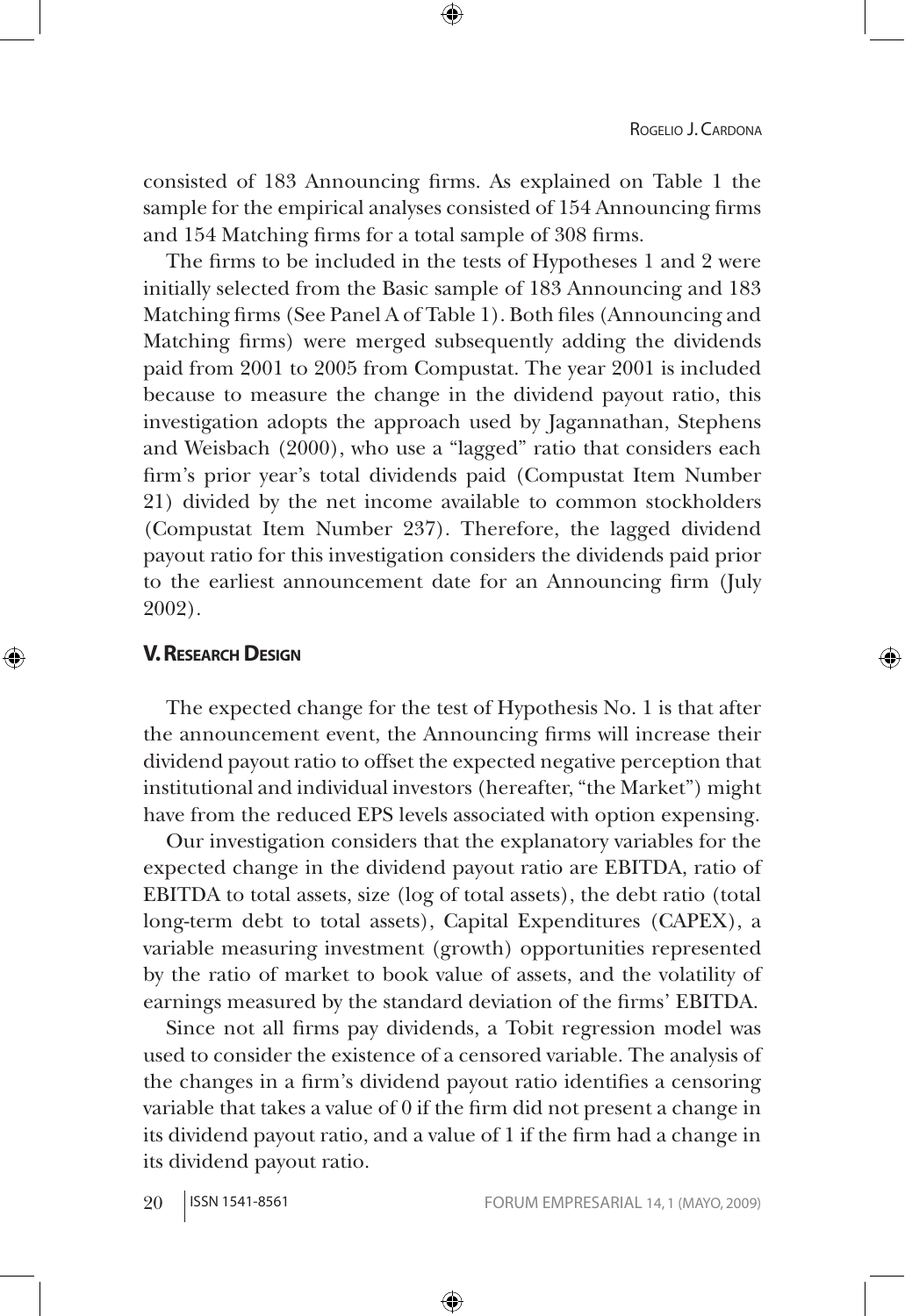⊕

The Tobit regression model for the estimated change in the dividend payout ratio of the Announcing firms is the following:

⊕

$$
CHGdivPOR = Size + EBITDA + EBITDA/Assets + CAPEX + MVaBVa + Debt/Assets + Volatility + Announcing + d3 + d4 + d5 + \varepsilon
$$
\n(1)

Where CHGdivPOR is the change in the firms' lagged dividend payout ratio, Size is the log of total assets, EBITDA is the firms' operating income, CAPEX is the amount spent to acquire property and equipment, MvaBVa is a factor for investment (growth) opportunities, calculated as the Market value of assets divided by the Book value of assets. This investigation incorporates the same approach used by Fenn and Liang (2001) and others, who define this growth opportunity variable as the Book value of assets (Compustat Item No. 6) plus the market value of equity (Compustat Item No. 25 multiplied by Item No. 199) less the book value of equity (Compustat Item No. 60) divided by the book value of assets (Compustat Item No. 6). Debt/Assets is the firm's long-term debt to total assets, and Volatility is the standard deviation of EBITDA, and a dummy variable that takes a value of 1 if the firm is an Announcing firm, and 0, if not an Announcing firm. Dummy variables for the years 2003, 2004 and 2005, respectively, are also included.

## **Methodology for the Effects of the Announcement Event on the Firms' SHARE REPURCHASE RATIO** (TEST OF HYPOTHESIS No. 2)

A firm's share repurchase ratio, as defined by Weisbenner (2004) is share repurchases in dollars (Compustat Item 115 - Compustat No.130) divided by the average (beginning and end of year) market value of the firm. A firm's market value is obtained from Compustat Item 25 multiplied by Compustat Item 199. The expected change for the test of Hypothesis No. 2 is that after the announcement event, the Announcing firms will increase their share repurchases, as measured by the repurchase ratio, to offset the dilutive effect on EPS generated by the mandatory expensing of its stock options.

Our investigation considers that the explanatory variables for the expected change in the share repurchase ratio are EBITDA, size (log of total assets), Capital Expenditures (CAPEX), a variable measuring

⊕

⇔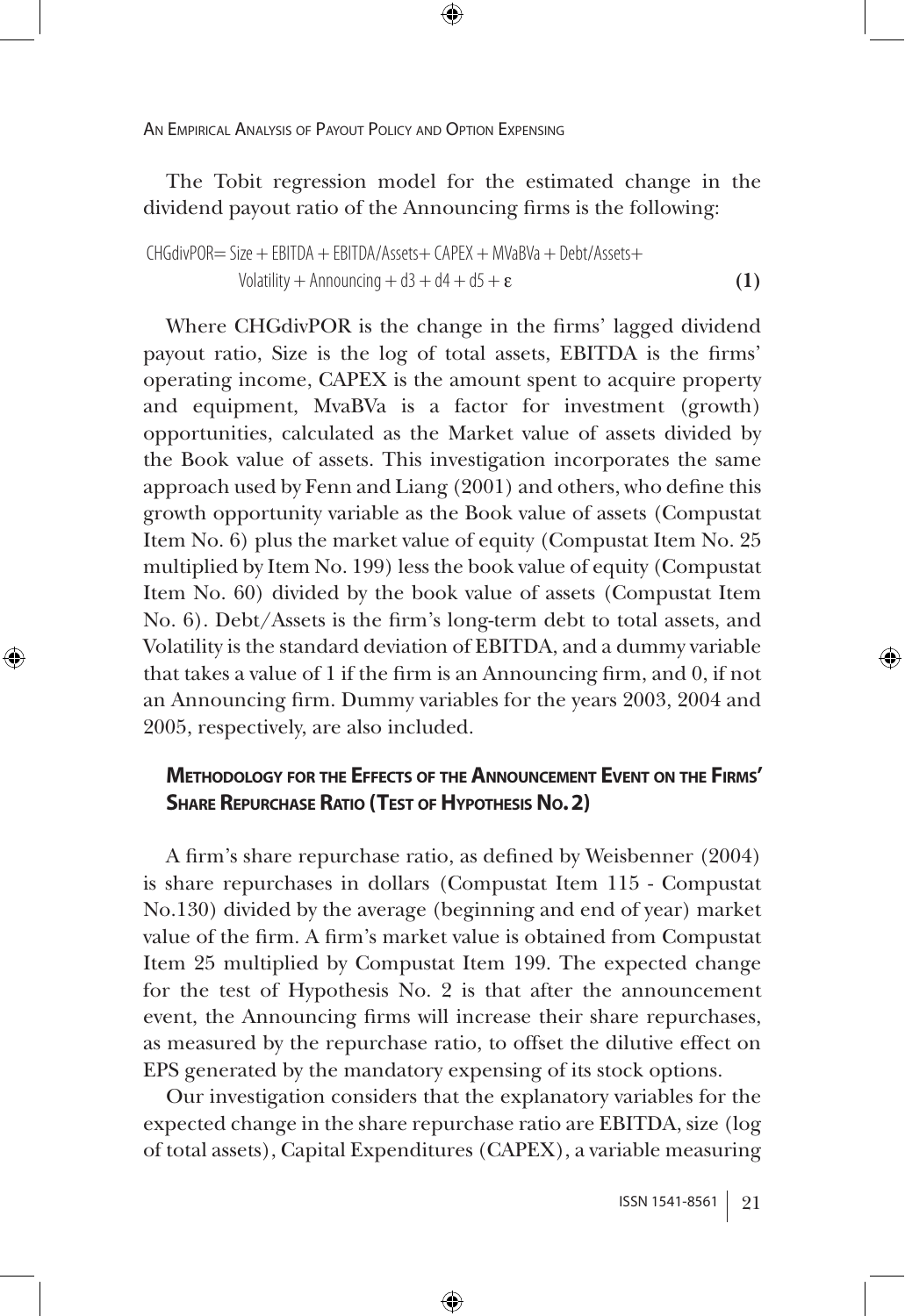investment (growth) opportunities represented by the ratio of market to book value of assets, Diluted EPS, the lagged dividend payout ratio, and the volatility of earnings measured by the standard deviation of the firms' EBITDA.

⊕

 Since not all firms repurchase their shares, a Tobit regression model was used to consider the existence of a censored variable. The analysis of the changes in the share repurchase ratio identifies a censoring variable that takes a value of 0 if the firm did not have a change in its share repurchase ratio, and a value of 1 if the firm had a change in its share repurchase ratio.

The Tobit regression model for the estimated change in the share repurchase ratio of the Announcing firms is the following:

```
CHGShRep = Size + EBITDA + EBITDA/Assets + LagdivPOR + CAPEX + MvaBVa +Debt/Assets + Diluted EPS + Volatility + Announcing +d3+d4+d5 + \epsilon (2)
```
Where CHGShRep is the change in the firms' share repurchase ratio, Size is the log of total assets, EBITDA is the firms' operating income, MvaBVa is the Market value of assets divided by the Book value of assets, LagdivPOR is the lagged dividend payout ratio (Compustat Item No. 21 divided by Compustat Item No. 237), Diluted EPS is Compustat Item No. 57, Volatility is the standard deviation of EBITDA, and a dummy variable that takes a value of 1 if the firm is an Announcing firm, and 0, if not an Announcing firm. Dummy variables for the years 2003, 2004 and 2005, respectively, are also included.

The original sample presented on Table 1 was constructed for an event study performed for a different investigation. In that study, a matching firm could be associated with more than one announcing firm. However, for our investigation of the changes in the dividend payout ratio and the share repurchase ratio, a different approach is adopted. The merged file of announcing and matching firms

⊕

↔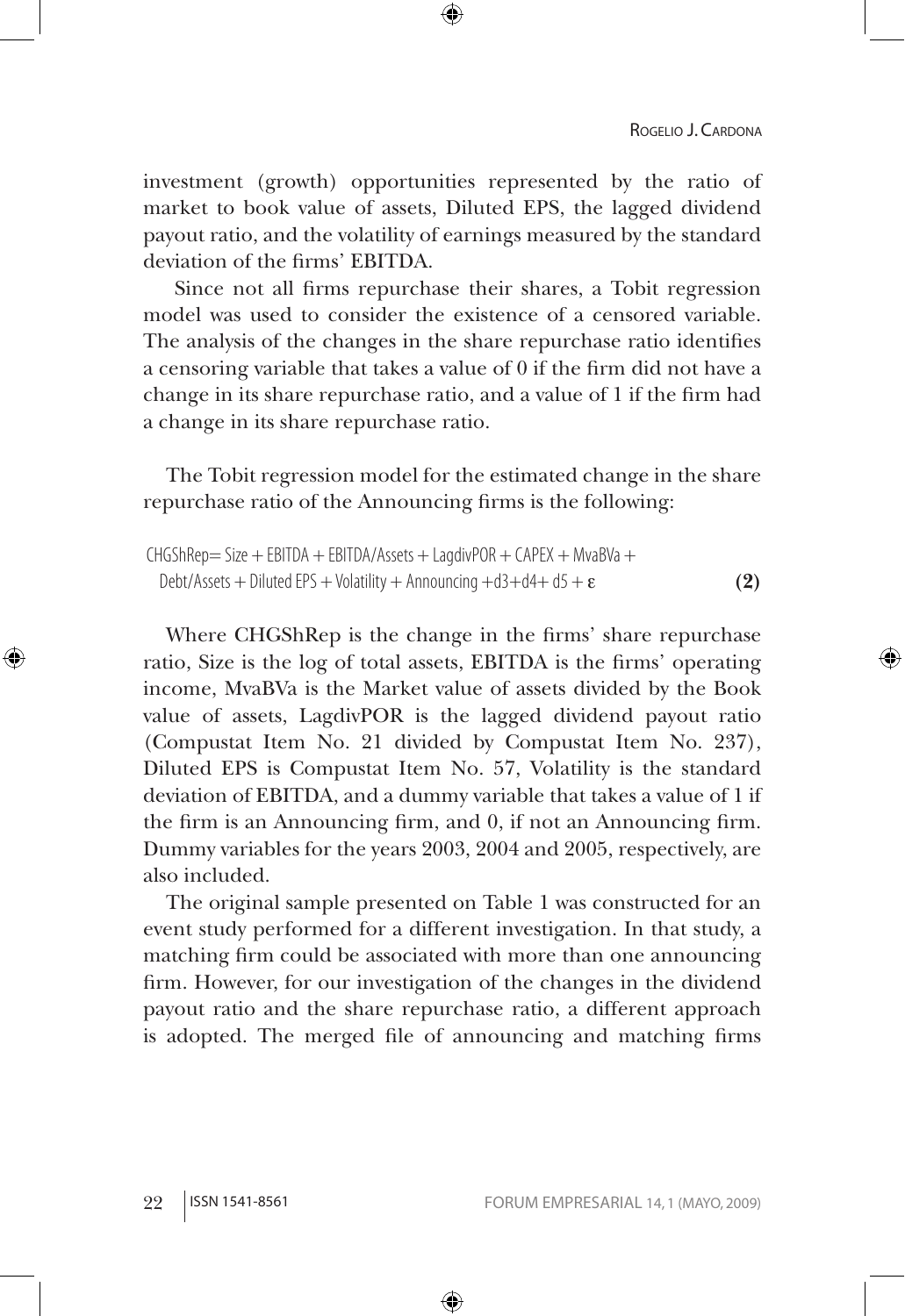presented various instances where a matching firm experienced certain changes such as dividend payments in one or two years only during the five-year period of 2001-2005. In these situations the matching firms with missing values (and the related announcing firms) are discarded. In addition, banks and certain utilities are also discarded because Compustat does not report share repurchases in dollars, and utilities are restricted from paying dividends due to their regulated nature. Therefore, the final sample for our tests of the changes in Firms' payout policy consists of 909 firm-years on Compustat from 2001 to 2005.

⊕

## **VI. Descriptive Statistics of the Empirical Results**

⊕

Table 2 reflects the results obtained for the announcing and matching firms for both Tobit regressions. The top portion of this table presents the changes observed in the dividend payout ratio, where approximately 35% (317) of the total 909 firmyear observations reveal a change in their dividend payout ratio. Among the "changing" firms, the number of matching firm-year observations (179) prevailed over the number of announcing firmyear observations (138). The overwhelming majority of the 592 firmyear observations that did not present a change in their dividend payout ratio consisted of announcing firm-year observations (338) compared to 254 matching firm-year observations.

Table 2 also presents the changes in the share repurchase ratio. The results obtained reflect that only 32% (292) of the total 909 firmyear observations had a change in their share repurchase ratio during the 2001-2005 period. Among the changing firms, the number of matching firm-year observations (163) also predominated over the number of announcing firm-year observations (129). Among the "non-changing" firms, the announcing firms also represented the larger group (347) among the 617 observations that did not change their share repurchase ratio, which represent 56% of that group; the remaining 270 observations represented 44% of this same group of firm-year observations.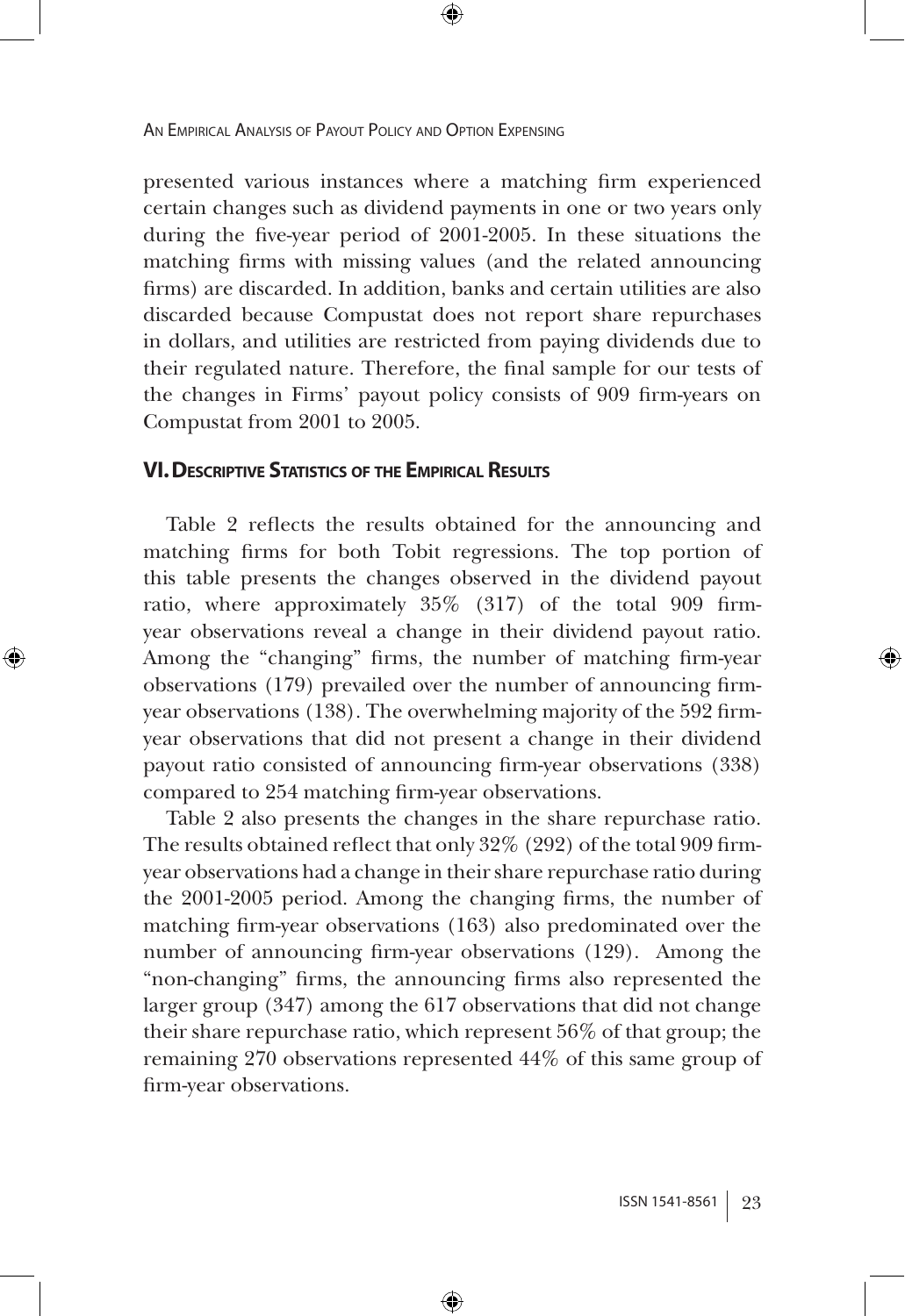#### ROGELIO J. CARDONA

⊕

#### **TABLE 2. Results ofTobit Regressions for theAnnouncing and Matching Firms**

| CHGdivPOR= Size +EBITDA +EBITDA/Assets + CAPEX+ MvaBVa +Debt/Assets + |     |
|-----------------------------------------------------------------------|-----|
| Volatility + Announcing + $d3 + d4 + d5 + \epsilon$                   | (1) |

CHGShRep= Size + EBITDA + EBITDA/Assets +LagdivPOR + CAPEX +MvaBVa + Debt/Assets + Diluted EPS + Volatility + Announcing +  $d3 + d4 + d5 + \varepsilon$  **(2)** 

| Hypoth<br>No.  | <b>Dependent</b><br><b>Variable</b> | <b>Firm</b>        | (A)<br>No Change in<br><b>Dependent</b><br><b>Variable</b> | (A / C)<br><b>Vs. Total</b> | (B)<br>Change in<br><b>Dependent</b><br><b>Variable</b> | (B/C)<br>Vs. Total | (C)<br><b>Total</b><br>Firm<br>Years |
|----------------|-------------------------------------|--------------------|------------------------------------------------------------|-----------------------------|---------------------------------------------------------|--------------------|--------------------------------------|
|                | Dividend Ratio                      |                    |                                                            |                             |                                                         |                    |                                      |
|                |                                     | Announcing         | 338                                                        | 0.37                        | 138                                                     | 0.15               | 476                                  |
|                |                                     | Matching           | 254                                                        | 0.28                        | 179                                                     | 0.20               | 433                                  |
|                |                                     | <b>Total Firms</b> | 592                                                        | 0.65                        | 317                                                     | 0.35               | 909                                  |
| $\overline{2}$ | Share Repurchase Ratio              |                    |                                                            |                             |                                                         |                    |                                      |
|                |                                     | Announcing         | 347                                                        | 0.38                        | 129                                                     | 0.14               | 476                                  |
|                |                                     | Matching           | 270                                                        | 0.30                        | 163                                                     | 0.18               | 433                                  |
|                |                                     | <b>Total Firms</b> | 617                                                        | 0.68                        | 292                                                     | 0.32               | 909                                  |

Announcing firms=Firms selected from a list compiled by Bear Stearns that identified the firms that were expensing or had announced they were going to expense their stock options as of February 12, 2004.

Matching firms=Firms that were not expensing or had not announced they were expensing stock options as of February 12, 2004, that were matched with Announcing firms based on the following criteria: firms that have stock option plans operating in the same industry (Two digit SIC code), have the same fiscal year-end, and have similar sales and profitability levels (EBITDA/Sales).

Dividend ratio=lagged dividend payout ratio that considers a firm's prior year's dividends paid (Compustat Item No. 21) divided by the net income available to common shareholders (Compustat Item No. 237).

Share Repurchase ratio=Share repurchases in dollars (Compustat Item 115-Compustat Item 130) divided by the average (beginning and end of year) market value of each firm (Compustat Item 25 multiplied by Compustat Item 199).

⊕

♠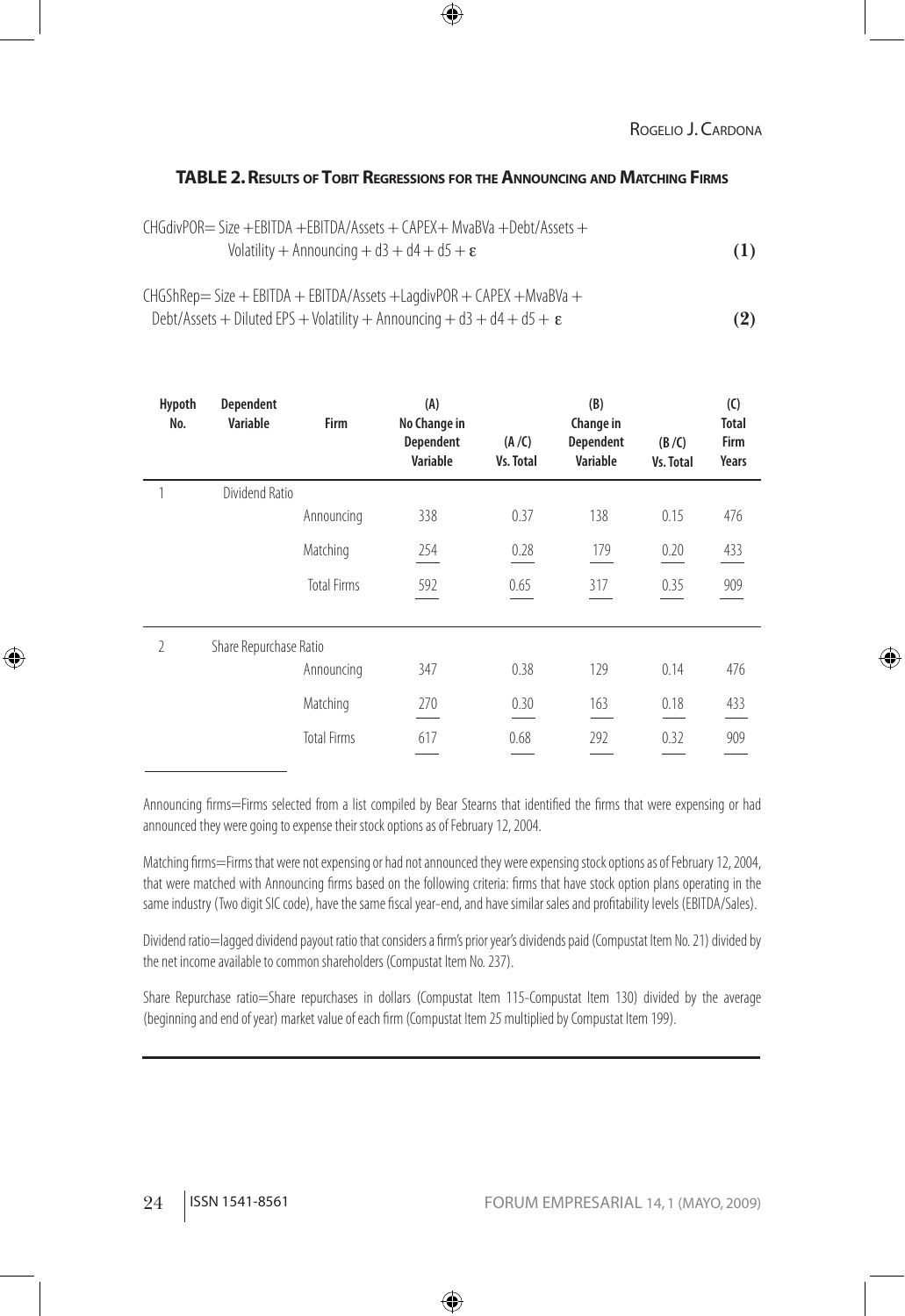The results of the first Tobit regression for the dividend payout ratio (See Table 3) reflect that the only significant explanatory variable is the size of the firm (Log of assets). This finding provides support to the first hypothesis of this investigation and is consistent with Fenn and Liang (2001) who also observe a correlation between firm size and a firm's payout ratio, but is inconsistent with the prediction made by Weisbenner (2004) that after option expensing became mandatory, the firms' payout policy would shift away from the trend of share repurchases and return to the payment of dividends. On the other side of the argument, the fact that 65% of the observations in the sample (592 of 909) did not change their dividend payout ratio is consistent with the literature (Grullón and Michaely, 2002; Grullón, Michaely and Swaminathan, 2002; Brav, Graham, Harvey and Michaely, 2004, among others) that states that firms are reluctant to reduce their dividend payment patterns.

⊕

Table 4 presents the results obtained for the Tobit regression model for the change in the share repurchase ratio. The most significant explanatory variables in explaining the change in the share repurchase ratio were a firm's EBITDA, size (Log of total assets) and the volatility of its operating income (standard deviation of EBITDA).

⊕

The findings presented on Table 4 are consistent with Fenn and Liang (1997), Kahle (2002), and with Bens, Nagar, Skinner and Wong (2003) that suggest that firms that are more likely to engage in share repurchases were large (size variable), and whose operating income provided them with the necessary free cash flow to engage in share repurchases. These findings are also consistent with Weisbenner (2004) who predicted (*before option expensing became mandatory)* that as a result of mandatory option expensing, firms would shift their payout policy from repurchases towards dividends. Although this investigation did not find evidence to support the latter point of view, the results obtained do suggest a change in the firms' payout policy consisting in a reduction in share repurchases.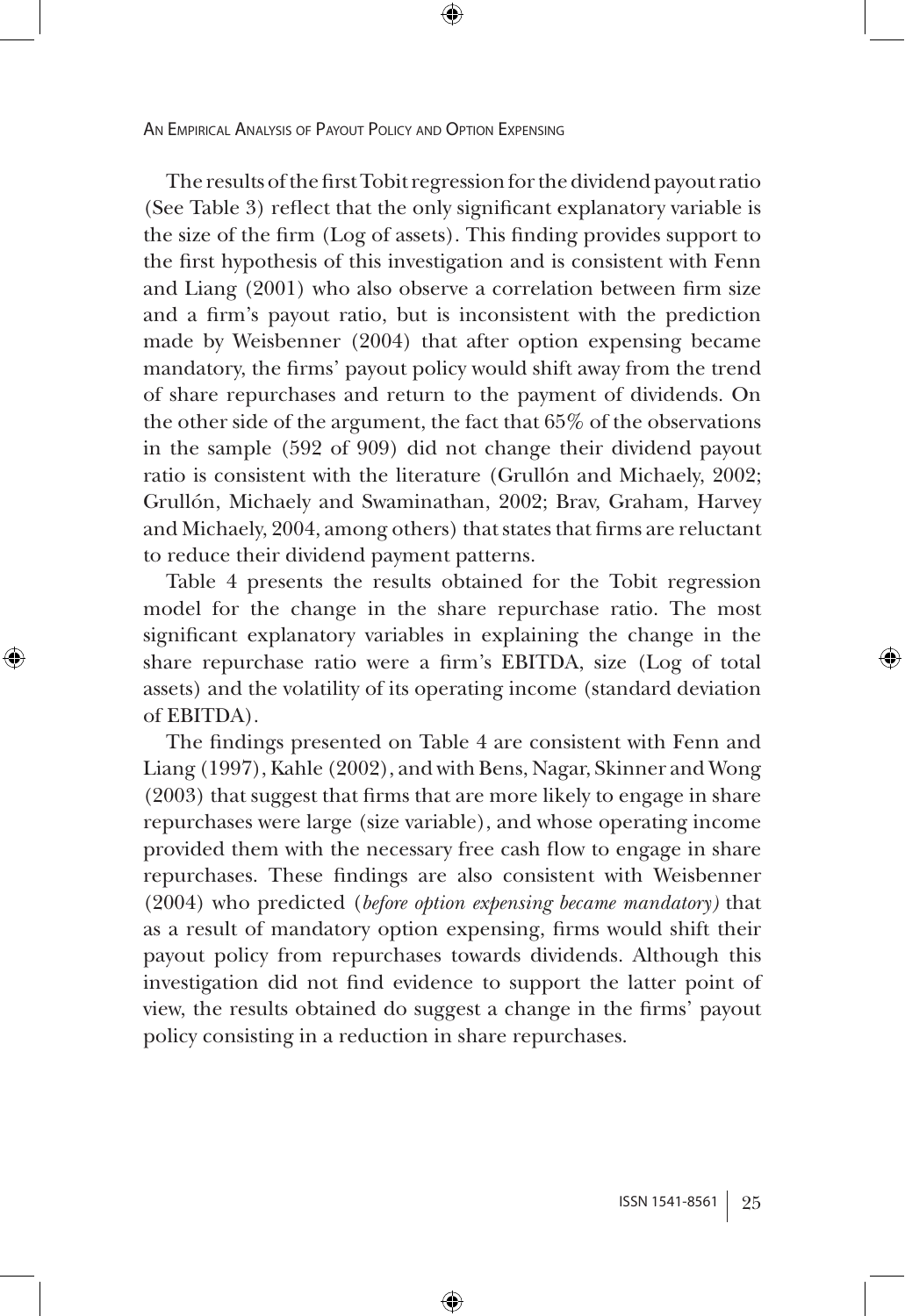#### ROGELIO J. CARDONA

## **TABLE 3. Change in Dividend Payout Ratio (Hypothesis No. 1)**

 $\bigoplus$ 

#### **"Pooled regressions and controlling years with dummy variables"**

 $CHGdivPOR = Size + EBITDA + EBITDA/Assets + CAPEX + MvaBVa + Debt/Assets +$ 

Volatility + Announcing + d3 + d4 + d5 +  $\varepsilon$  **(1)** 

⊕

| Censor                      |                     | Frequency                    | $\%$                     | Cumulative<br>Frequency | Cumulative<br>$\%$ |
|-----------------------------|---------------------|------------------------------|--------------------------|-------------------------|--------------------|
| $\overline{0}$              | No change in DivPOR | 592                          | 65.13                    | 592                     | 65.13              |
| 1                           | Change in DivPOR    | 317                          | 34.87                    | 909                     | 100.00             |
|                             |                     | 909                          |                          |                         |                    |
|                             |                     |                              | <b>Model Information</b> |                         |                    |
| Data Set                    |                     |                              | WORK.TOBIT               |                         |                    |
| Dependent Variable          |                     | Change in Div                | <b>CHGdivPOR</b>         |                         |                    |
| Censoring Variable          |                     | Payout Ratio                 | Censor                   |                         |                    |
| Censoring Value (s)         |                     |                              | 1                        |                         |                    |
| Number of Observations      |                     |                              | 909                      |                         |                    |
| Noncensored Values          |                     |                              | 592                      |                         |                    |
| Right Censored Values       |                     |                              | 317                      |                         |                    |
| Left Censored Values        |                     |                              | 0                        |                         |                    |
| Interval Censored Values    |                     |                              | $\Omega$                 |                         |                    |
| Name of Distribution        |                     |                              | Normal                   |                         |                    |
| Log Likelihood              |                     |                              | $-2597.3967$             |                         |                    |
| Number of Observations Read |                     |                              | 909                      |                         |                    |
| Number of Observations Used |                     |                              | 909                      |                         |                    |
|                             |                     |                              |                          |                         |                    |
|                             |                     | Type III Analysis of Effects |                          |                         |                    |
|                             |                     |                              | Wald                     |                         |                    |
| Effect                      | DF                  |                              | Chi-Square               |                         | $Pr$ $>$ ChiSq     |
| <b>FBITDA</b>               | 1                   |                              | 0.4325                   |                         | 0.5107             |
| EBITDA/Assets               | 1                   |                              | 3.4091                   |                         | 0.0648             |
| SI <sub>7</sub> F           | 1                   |                              | 43.8462                  |                         | < .0001            |
| Debt/Assets                 | 1                   |                              | 3.0898                   |                         | 0.0788             |
| <b>CAPEX</b>                | 1                   |                              | 0.0311                   |                         | 0.8600             |
| <b>MVaBVa</b>               | 1                   |                              | 0.6479                   |                         | 0.4209             |
| Volatility                  | 1                   |                              | 1.5669                   |                         | 0.2107             |
| Announcing                  | 1                   |                              | 0.8499                   |                         | 0.3566             |
| d3                          | 1                   |                              | 5.1655                   |                         | 0.0230             |
| d4                          | 1                   |                              | 0.0356                   |                         | 0.8504             |
| d5                          | 1                   |                              | 1.3762                   |                         | 0.2408             |

 $\bigoplus$ 

## 26 ISSN 1541-8561 FORUM EMPRESARIAL 14, 1 (mayo, 2009)

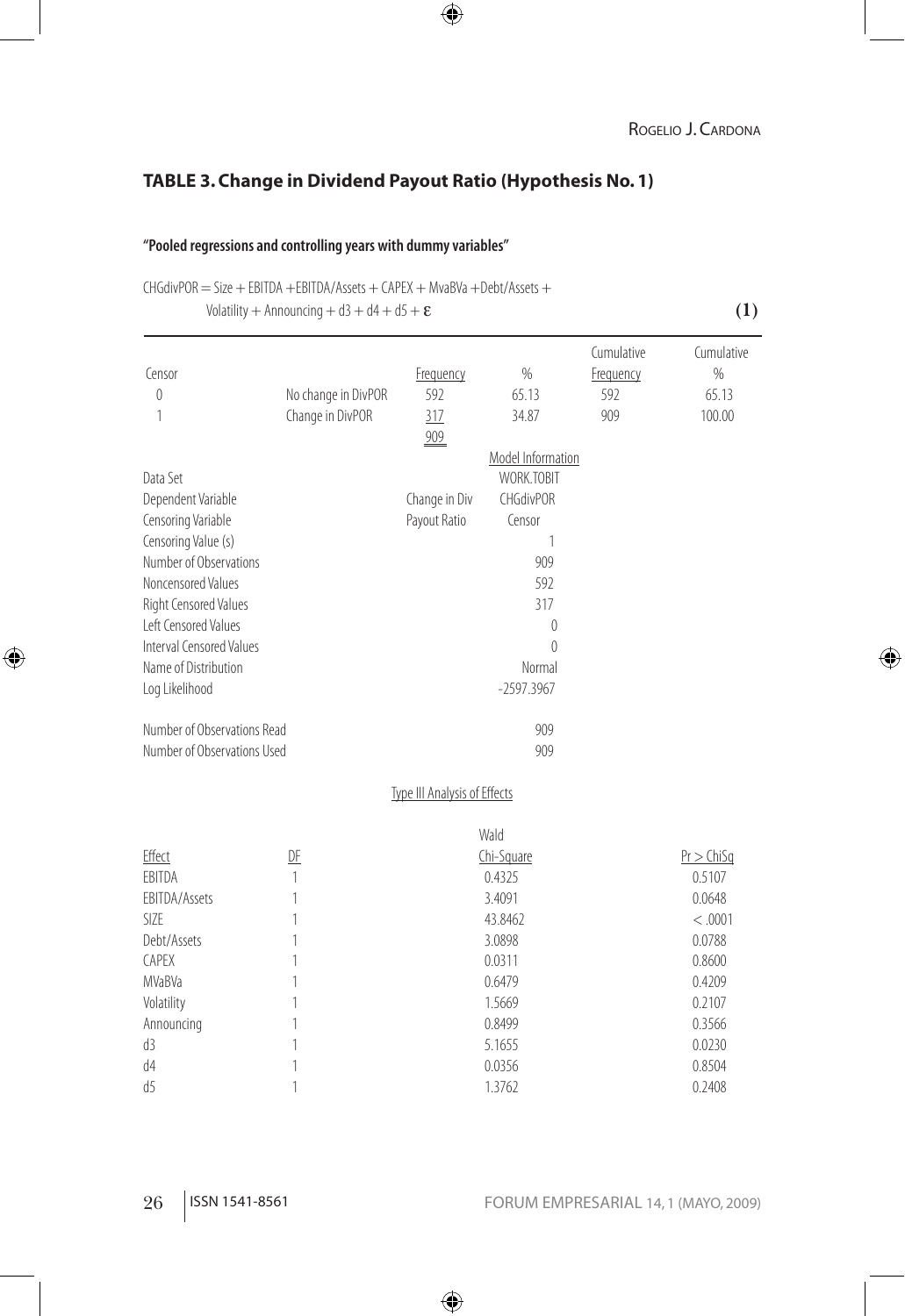#### **TABLE 3, continued**

Analysis of Parameter Estimates

|               |    |            | Standard |            | 95%Confidence |            |                |
|---------------|----|------------|----------|------------|---------------|------------|----------------|
| Parameter     | DF | Estimate   |          | Error      | Limits        | Chi-Square | $Pr$ $>$ ChiSq |
| Intercept     | 1  | 23.3546    | 3.5676   | 16.3623    | 30.3469       | 42.86      | < 0.001        |
| EBITDA        | 1  | 0.0001     | 0.0001   | $-0.0002$  | 0.0004        | 0.43       | 0.5107         |
| EBITDA/Assets | 1  | $-13.5198$ | 7.3223   | $-27.8713$ | 0.8317        | 3.41       | 0.0648         |
| SIZE          | 1  | $-2.4378$  | 0.3682   | $-3.1594$  | $-1.7162$     | 43.85      | < 0.001        |
| Debt/Assets   |    | 6.0004     | 3.4136   | $-0.6902$  | 12.6910       | 3.09       | 0.0788         |
| <b>CAPEX</b>  |    | 0.0000     | 0.0002   | $-0.0004$  | 0.0004        | 0.03       | 0.8600         |
| MvaBVa        |    | 0.5343     | 0.6638   | $-0.7667$  | 1.8353        | 0.65       | 0.4209         |
| Volatility    |    | 0.0009     | 0.0007   | $-0.0005$  | 0.0023        | 1.57       | 0.2107         |
| Announcing    |    | $-1.0548$  | 1.1441   | $-3.2971$  | 1.1876        | 0.85       | 0.3566         |
| d3            |    | 3.7076     | 1.6313   | 0.5103     | 6.9049        | 5.17       | 0.0230         |
| d4            |    | 0.2968     | 1.5734   | $-2.7869$  | 3.3806        | 0.04       | 0.8504         |
| d5            |    | 1.8585     | 1.5843   | $-1.2466$  | 4.9636        | 1.38       | 0.2408         |
| Scale         |    | 15.1617    | 0.4410   | 14.3215    | 16.0512       |            |                |
|               |    |            |          |            |               |            |                |

⊕

**\*** d3, d4 and d5 are dummy variables for years 2003, 2004 and 2005, respectively

 $CHGdivPOR = change in the firms' laged dividend payoff ratio (a firm's prior years' s dividend's paid (Computat Item No. 21)$ divided by the net income available to common shareholders (Compustat Item No. 237).

EBITDA = firms' operating income (Compustat Item 13)

 $EBITDA/Assets =$  the ratio of  $EBITDA$  (Compustat Item 13) divided by total assets (Compustat Item 6)

Size = log of total assets

⊕

Debt/Assets = firms' long term debt (Compustat Item 9) divided by total assets (Compustat Item 6)

 $CAPEX =$  amount spent to acquire property and equipment

 MVaBVa = a factor for investment (growth) opportunities, calculated as the Market value of assets divided by the Book value of assets. The Market value of assets = Compustat Item  $6 +$  Compustat Item 25 multiplied by Compustat Item  $199 -$ Compustat Item 60. The Book of assets  $=$  Compustat Item 6

Volatility = standard deviation of the firms' EBITDA

Announcing = firms selected from a list compiled by Bear Stearns that identified the firms that were expensing or had announced they were going to expense their stock options as of February 12, 2004.

Matching firms= firms that were not expensing or had not announced they were expensing stock options as of February 12, 2004, that were matched with Announcing firms based on the following criteria: firms that have stock option plans operating in the same industry (Two digit SIC code), have the same fiscal year-end, and have similar sales and profitability levels (EBITDA/ Sales).

♠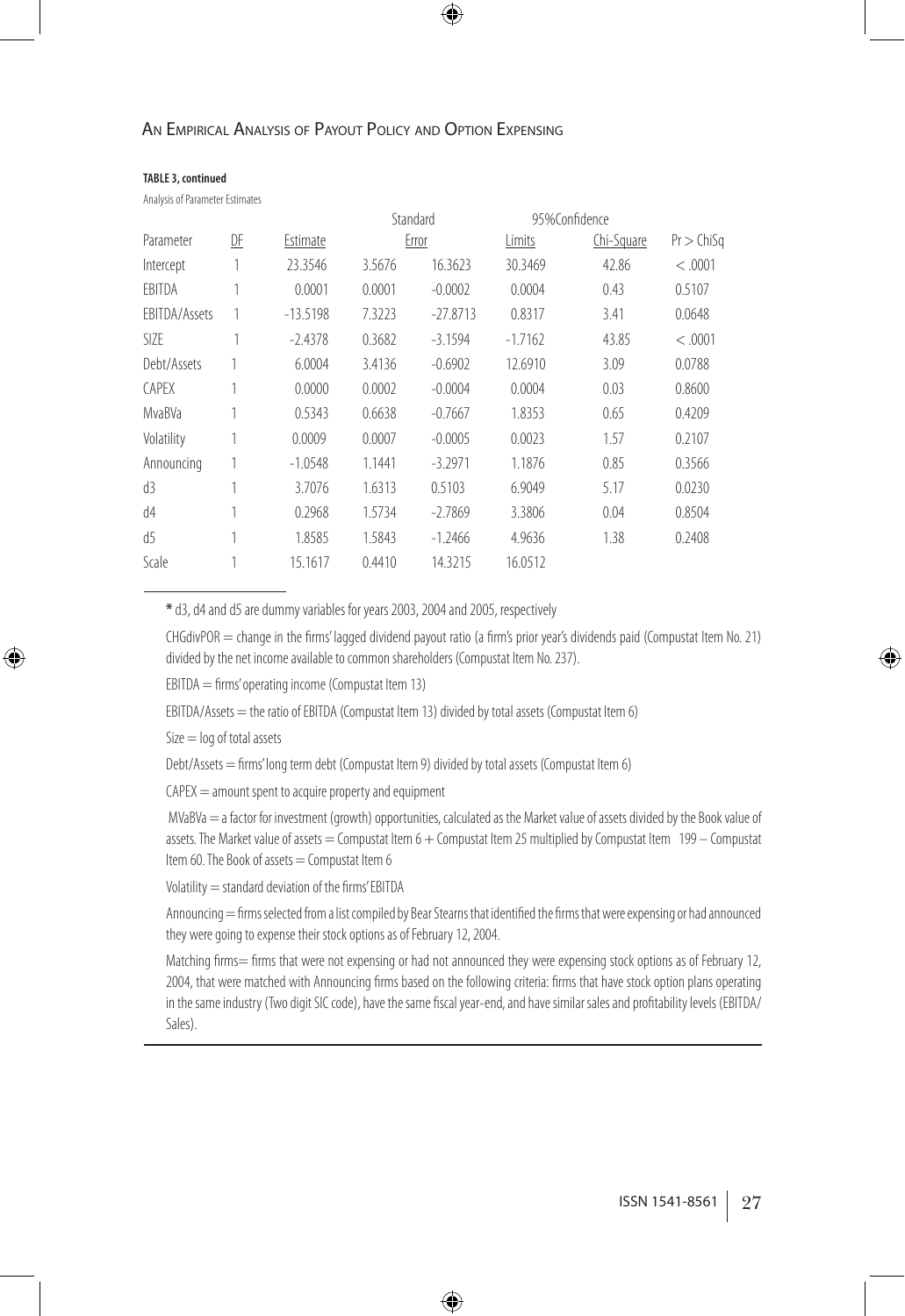#### ROGELIO J. CARDONA

## **Table 4. Change in Share Repurchase Ratio (Hypothesis No. 2)**

 $\bigoplus$ 

"Pooled regressions and controlling years with dummy variables"

#### CHGShRep =Size+EBITDA+EBITDA/Assets+LagdivPOR+CAPEX+MVaBVa+Debt/Assets +

DilutedEPS+Volatility+Announcing+d3+d4+d5+ε **(2)**

⊕

| Model Information<br>WORK.TOBIT<br>Data Set<br>Change in<br>Share Repurchase<br>Dependent Variable<br>Ratio<br>CHGShRep<br>Censor<br>Censoring Variable<br>Censoring Value (s)<br>1<br>Number of Observations<br>909<br>Noncensored Values<br>617<br>292<br>Right Censored Values<br>Left Censored Values<br>$\theta$<br>Interval Censored Values<br>$\mathbf 0$<br>Name of Distribution<br>Normal<br>Log Likelihood<br>-4747.480193<br>Number of Observations Read<br>909<br>Number of Observations Used<br>909<br>Type III Analysis of Effects<br>Effect<br>D <sub>F</sub><br>Wald<br>$Pr$ $>$ ChiSq<br>Chi-Square<br>EBITDA<br>0.0218<br>5.2639<br>1<br>SIZE<br>17.2164<br>1<br>< .0001<br><b>CAPEX</b><br>0.0136<br>0.9073<br>1<br>MvaBVa<br>1<br>0.4692<br>0.4934<br><b>Diluted EPS</b><br>0.5582<br>1<br>0.3428<br>0.5237<br>LagdivPOR<br>1<br>0.4067<br>Volatility<br>24.9676<br>< .0001<br>1<br>0.3990<br>Announcing<br>1<br>0.7114<br>d3<br>1<br>0.7933<br>0.0687<br>d4<br>1<br>1.3348<br>0.2479<br>8.5126 | Censor<br>0<br>1 | No change in ShrRep Ratio<br>Change in ShrRep Ratio | Frequency<br>617<br>292<br>909 | $\frac{0}{0}$<br>67.88<br>32.12 | Cumulative<br>Frequency<br>617<br>909 | Cumulative<br>$\frac{0}{0}$<br>67.88<br>100.00 |
|---------------------------------------------------------------------------------------------------------------------------------------------------------------------------------------------------------------------------------------------------------------------------------------------------------------------------------------------------------------------------------------------------------------------------------------------------------------------------------------------------------------------------------------------------------------------------------------------------------------------------------------------------------------------------------------------------------------------------------------------------------------------------------------------------------------------------------------------------------------------------------------------------------------------------------------------------------------------------------------------------------------------|------------------|-----------------------------------------------------|--------------------------------|---------------------------------|---------------------------------------|------------------------------------------------|
|                                                                                                                                                                                                                                                                                                                                                                                                                                                                                                                                                                                                                                                                                                                                                                                                                                                                                                                                                                                                                     |                  |                                                     |                                |                                 |                                       |                                                |
|                                                                                                                                                                                                                                                                                                                                                                                                                                                                                                                                                                                                                                                                                                                                                                                                                                                                                                                                                                                                                     |                  |                                                     |                                |                                 |                                       |                                                |
|                                                                                                                                                                                                                                                                                                                                                                                                                                                                                                                                                                                                                                                                                                                                                                                                                                                                                                                                                                                                                     |                  |                                                     |                                |                                 |                                       |                                                |
|                                                                                                                                                                                                                                                                                                                                                                                                                                                                                                                                                                                                                                                                                                                                                                                                                                                                                                                                                                                                                     |                  |                                                     |                                |                                 |                                       |                                                |
|                                                                                                                                                                                                                                                                                                                                                                                                                                                                                                                                                                                                                                                                                                                                                                                                                                                                                                                                                                                                                     |                  |                                                     |                                |                                 |                                       |                                                |
|                                                                                                                                                                                                                                                                                                                                                                                                                                                                                                                                                                                                                                                                                                                                                                                                                                                                                                                                                                                                                     |                  |                                                     |                                |                                 |                                       |                                                |
|                                                                                                                                                                                                                                                                                                                                                                                                                                                                                                                                                                                                                                                                                                                                                                                                                                                                                                                                                                                                                     |                  |                                                     |                                |                                 |                                       |                                                |
|                                                                                                                                                                                                                                                                                                                                                                                                                                                                                                                                                                                                                                                                                                                                                                                                                                                                                                                                                                                                                     |                  |                                                     |                                |                                 |                                       |                                                |
|                                                                                                                                                                                                                                                                                                                                                                                                                                                                                                                                                                                                                                                                                                                                                                                                                                                                                                                                                                                                                     |                  |                                                     |                                |                                 |                                       |                                                |
|                                                                                                                                                                                                                                                                                                                                                                                                                                                                                                                                                                                                                                                                                                                                                                                                                                                                                                                                                                                                                     |                  |                                                     |                                |                                 |                                       |                                                |
|                                                                                                                                                                                                                                                                                                                                                                                                                                                                                                                                                                                                                                                                                                                                                                                                                                                                                                                                                                                                                     |                  |                                                     |                                |                                 |                                       |                                                |
|                                                                                                                                                                                                                                                                                                                                                                                                                                                                                                                                                                                                                                                                                                                                                                                                                                                                                                                                                                                                                     |                  |                                                     |                                |                                 |                                       |                                                |
|                                                                                                                                                                                                                                                                                                                                                                                                                                                                                                                                                                                                                                                                                                                                                                                                                                                                                                                                                                                                                     |                  |                                                     |                                |                                 |                                       |                                                |
|                                                                                                                                                                                                                                                                                                                                                                                                                                                                                                                                                                                                                                                                                                                                                                                                                                                                                                                                                                                                                     |                  |                                                     |                                |                                 |                                       |                                                |
|                                                                                                                                                                                                                                                                                                                                                                                                                                                                                                                                                                                                                                                                                                                                                                                                                                                                                                                                                                                                                     |                  |                                                     |                                |                                 |                                       |                                                |
|                                                                                                                                                                                                                                                                                                                                                                                                                                                                                                                                                                                                                                                                                                                                                                                                                                                                                                                                                                                                                     |                  |                                                     |                                |                                 |                                       |                                                |
|                                                                                                                                                                                                                                                                                                                                                                                                                                                                                                                                                                                                                                                                                                                                                                                                                                                                                                                                                                                                                     |                  |                                                     |                                |                                 |                                       |                                                |
|                                                                                                                                                                                                                                                                                                                                                                                                                                                                                                                                                                                                                                                                                                                                                                                                                                                                                                                                                                                                                     |                  |                                                     |                                |                                 |                                       |                                                |
|                                                                                                                                                                                                                                                                                                                                                                                                                                                                                                                                                                                                                                                                                                                                                                                                                                                                                                                                                                                                                     |                  |                                                     |                                |                                 |                                       |                                                |
|                                                                                                                                                                                                                                                                                                                                                                                                                                                                                                                                                                                                                                                                                                                                                                                                                                                                                                                                                                                                                     |                  |                                                     |                                |                                 |                                       |                                                |
|                                                                                                                                                                                                                                                                                                                                                                                                                                                                                                                                                                                                                                                                                                                                                                                                                                                                                                                                                                                                                     |                  |                                                     |                                |                                 |                                       |                                                |
|                                                                                                                                                                                                                                                                                                                                                                                                                                                                                                                                                                                                                                                                                                                                                                                                                                                                                                                                                                                                                     |                  |                                                     |                                |                                 |                                       |                                                |
|                                                                                                                                                                                                                                                                                                                                                                                                                                                                                                                                                                                                                                                                                                                                                                                                                                                                                                                                                                                                                     |                  |                                                     |                                |                                 |                                       |                                                |
|                                                                                                                                                                                                                                                                                                                                                                                                                                                                                                                                                                                                                                                                                                                                                                                                                                                                                                                                                                                                                     |                  |                                                     |                                |                                 |                                       |                                                |
|                                                                                                                                                                                                                                                                                                                                                                                                                                                                                                                                                                                                                                                                                                                                                                                                                                                                                                                                                                                                                     |                  |                                                     |                                |                                 |                                       |                                                |
|                                                                                                                                                                                                                                                                                                                                                                                                                                                                                                                                                                                                                                                                                                                                                                                                                                                                                                                                                                                                                     |                  |                                                     |                                |                                 |                                       |                                                |
|                                                                                                                                                                                                                                                                                                                                                                                                                                                                                                                                                                                                                                                                                                                                                                                                                                                                                                                                                                                                                     |                  |                                                     |                                |                                 |                                       |                                                |
|                                                                                                                                                                                                                                                                                                                                                                                                                                                                                                                                                                                                                                                                                                                                                                                                                                                                                                                                                                                                                     | d <sub>5</sub>   | 1                                                   |                                |                                 | 0.0035                                |                                                |

 $\bigoplus$ 

 $\bigoplus$ 

28 ISSN 1541-8561 FORUM EMPRESARIAL 14, 1 (mayo, 2009)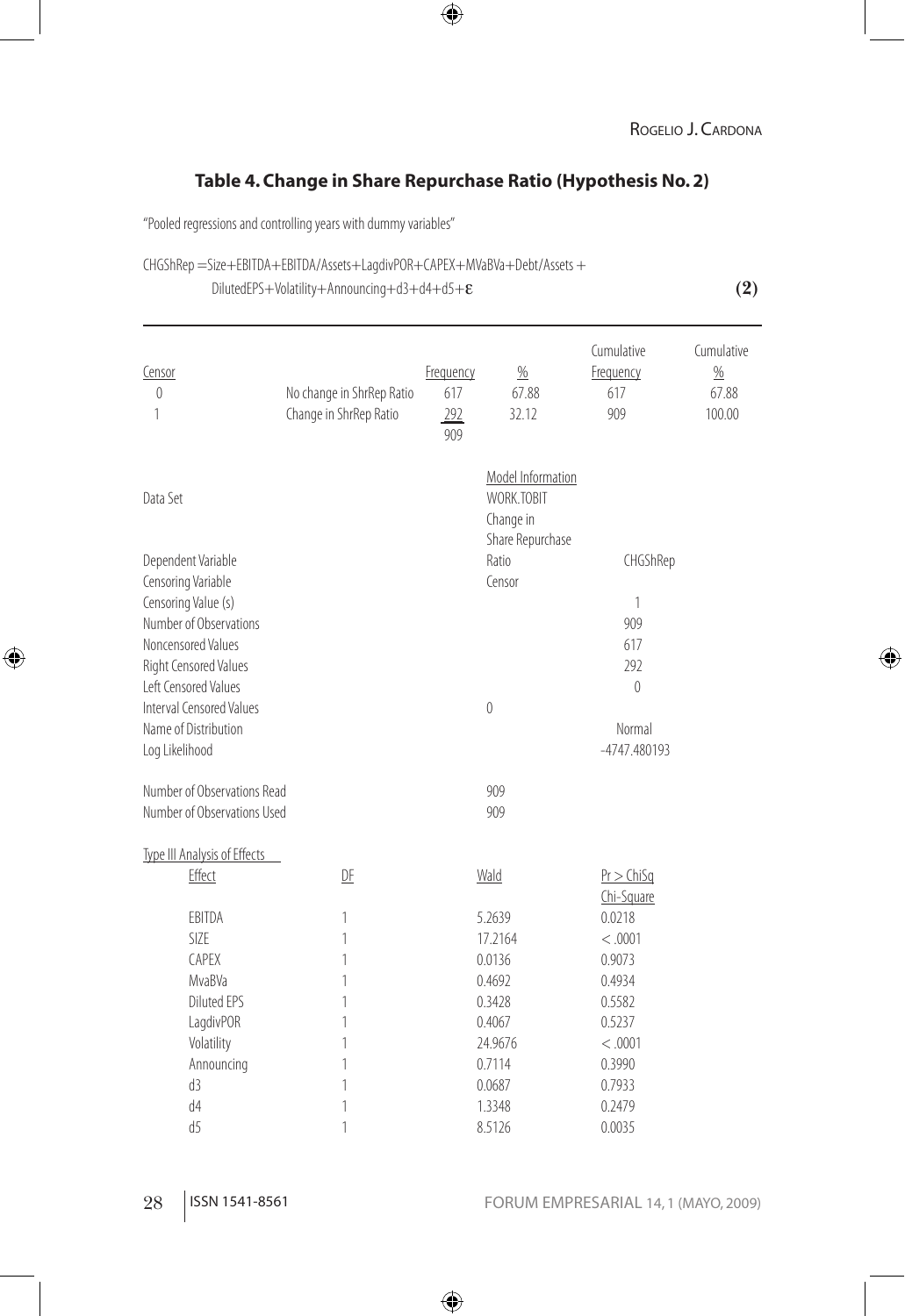#### ⊕

#### An Empirical Analysis of Payout Policy and Option Expensing

#### **TABLE 4, continued**

|                    |    | Analysis of                   |         |            |            |            |                |
|--------------------|----|-------------------------------|---------|------------|------------|------------|----------------|
|                    |    | Parameter<br><b>Estimates</b> |         |            | 95%        |            |                |
|                    |    |                               |         | Standard   | Confidence |            |                |
| Parameter          |    | Estimate                      |         | Error      | Limits     | Chi-Square | $Pr$ $>$ ChiSq |
| Intercept          | DE | 418.4394                      | 86.9917 | 247.9387   | 588.9400   | 23.14      | < 0.001        |
| EBITDA             |    | $-0.0092$                     | 0.0040  | $-0.0171$  | $-0.0013$  | 5.26       | 0.0218         |
| Size               |    | $-38.7086$                    | 9.3290  | $-56.9932$ | $-20.4241$ | 17.22      | < 0.001        |
| <b>CAPEX</b>       |    | 0.0007                        | 0.0057  | $-0.0105$  | 0.0118     | 0.01       | 0.9073         |
| MvaBVa             | 1  | $-9.3918$                     | 13.7112 | $-36.2652$ | 17.4817    | 0.47       | 0.4934         |
| <b>Diluted EPS</b> | 1  | $-2.5597$                     | 4.3721  | $-11.1288$ | 6.0094     | 0.34       | 0.5582         |
| LagdivPOR          | 1  | 2.3325                        | 3.6576  | $-4.8362$  | 9.5013     | 0.41       | 0.5237         |
| Volatility         | 1  | 0.1121                        | 0.0224  | 0.0681     | 0.1561     | 24.97      | < 0.001        |
| Announcing         | 1  | $-26.0980$                    | 30.9411 | $-86.7415$ | 34.5455    | 0.71       | 0.3990         |
| d3                 | 1  | $-11.3651$                    | 43.3705 | $-96.3698$ | 73.6397    | 0.07       | 0.7933         |
| d4                 | 1  | 49.6168                       | 42.945  | $-34.5538$ | 133.7874   | 1.33       | 0.2479         |
| d5                 | 1  | 125.6319                      | 43.0595 | 41.2368    | 210.027    | 8.51       | 0.0035         |
| Scale              |    | 416.5785                      | 11.7878 | 394.1038   | 440.3349   |            |                |
|                    |    |                               |         |            |            |            |                |

\* d3, d4 and d5 are dummy variables for years 2003, 2004 and 2005, respectively

 $CHGShRep = change in the firms's hare repurchase ratio (Computat Item 115 – Comput.$ 

EBITDA = firms' operating income (Compustat Item 13)

EBITDA/Assets = the ratio of EBITDA (Compustat Item 13) divided by total assets (Compustat Item 6)

 $Size = log of total assets$ 

j

⊕

CAPEX = amount spent to acquire property and equipment

 MVaBVa = a factor for investment (growth) opportunities, calculated as the Market value of assets divided by the Book value of assets. The Market value of assets = Compustat Item  $6 +$  Compustat Item 25 multiplied by Compustat Item 199 – Compustat Item 60. The Book of assets  $=$  Compustat Item 6

Debt/Assets = firms' long term debt (Compustat Item 9) divided by total assets (Compustat Item 6)

Diluted EPS = firms' diluted earnings per share (Compustat Item 57)

LagdivPOR = lagged dividend payout ratio (Compustat Item 21 divided by Compustat Item 237)

Volatility = standard deviation of the firms' EBITDA

Announcing = firms selected from a list compiled by Bear Stearns that identified the firms that were expensing or had announced they were going to expense their stock options as of February 12, 2004.

Matching firms = firms that were not expensing or had not announced they were expensing stock options as of February 12, 2004, that were matched with Announcing firms based on the following criteria: firms that have stock option plans operating in the same industry (Two digit SIC code), have the same fiscal year-end, and have similar sales and profitability levels (EBITDA/ Sales).

♠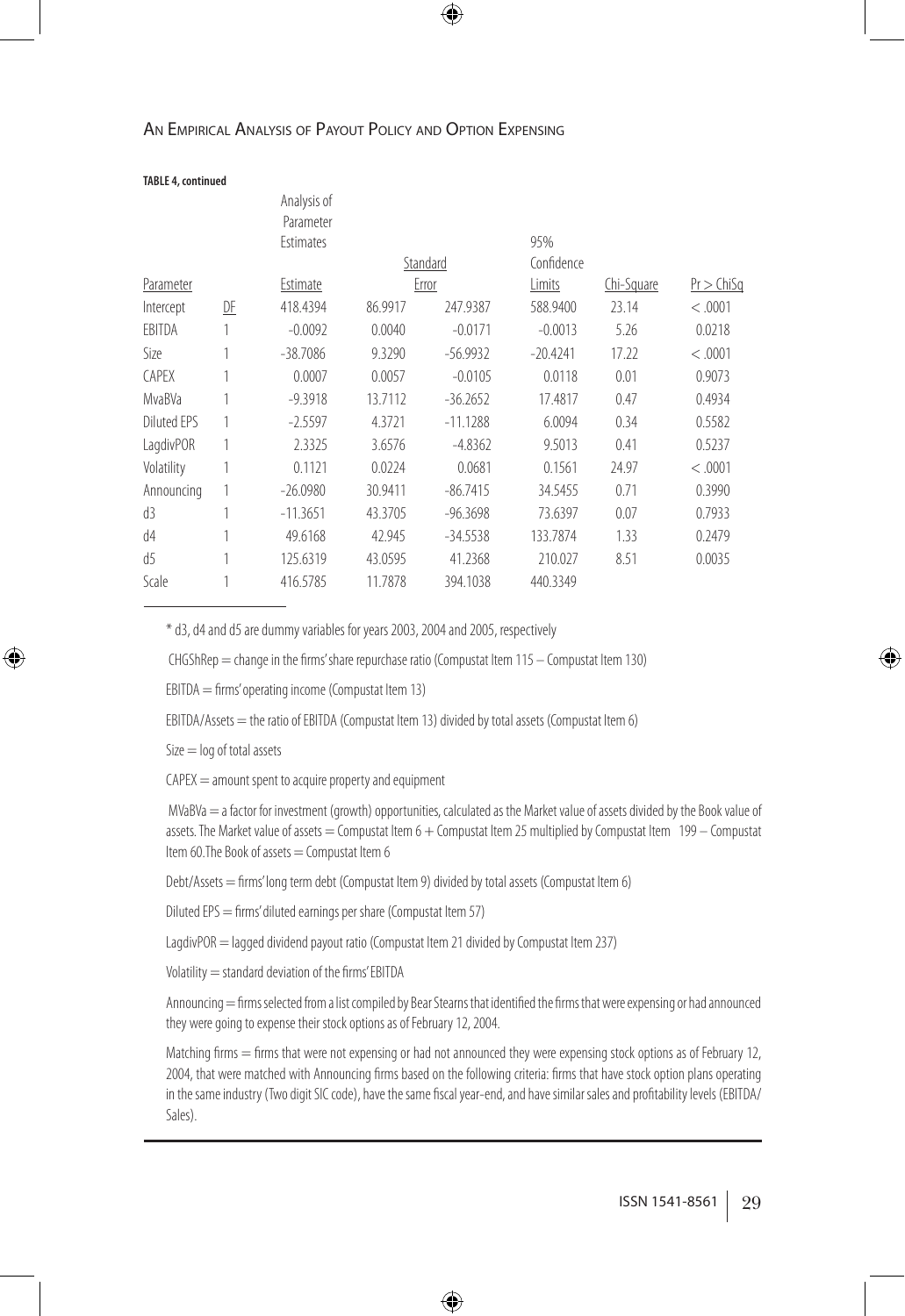## **Vii. Conclusions, Contributions and Limitations**

This paper empirically examines whether changes in the payout policy in a group of firms are observed after the announcement event and after the new accounting standard requiring mandatory expensing went into effect.

The changes that were expected to occur in the payout policy after option expensing became mandatory such as increasing the payment of dividends or increasing share repurchases did not materialize. Firms seem to have reacted to the required expensing with other changes such as accelerating the vesting of its options or modifying its equity compensation plans,

This investigation contributes to the existing literature by performing the empirical aspects in a slightly different manner, thereby providing another perspective to the effects of expensing stock options and the relationship between stock options and firms' payout policy. However, the aforementioned results obtained should be interpreted cautiously. Due to the small size of the different samples evaluated during the tests of hypotheses, other results could have been obtained with larger sample sizes. In addition, the explanatory variables used to explain the changes in the dividend payout ratio and the share repurchase ratio could also have been specified incorrectly.

This investigation is characterized by several limitations that must be considered as part of the understanding and interpretation of its findings. The sampled firms examined in the study were classified as either Announcing or Matching. The Announcing firms partially reflect self-selection bias because they decided to expense stock options, when other firms had not done likewise. The subsequent procedure to select a similar "matched" firm also reflects a selection bias inasmuch as only firms with certain attributes such as being in the same industry, having the same fiscal year-end, and sharing similar sales and profitability (EBITDA/Sales ratio) levels, among others, were eligible Matching firms. Firms that did not have a reported value for the Compustat variables 398 and 399 (Implied Option Expense and Stock Compensation Expense, respectively) were eliminated for matching purposes.

↔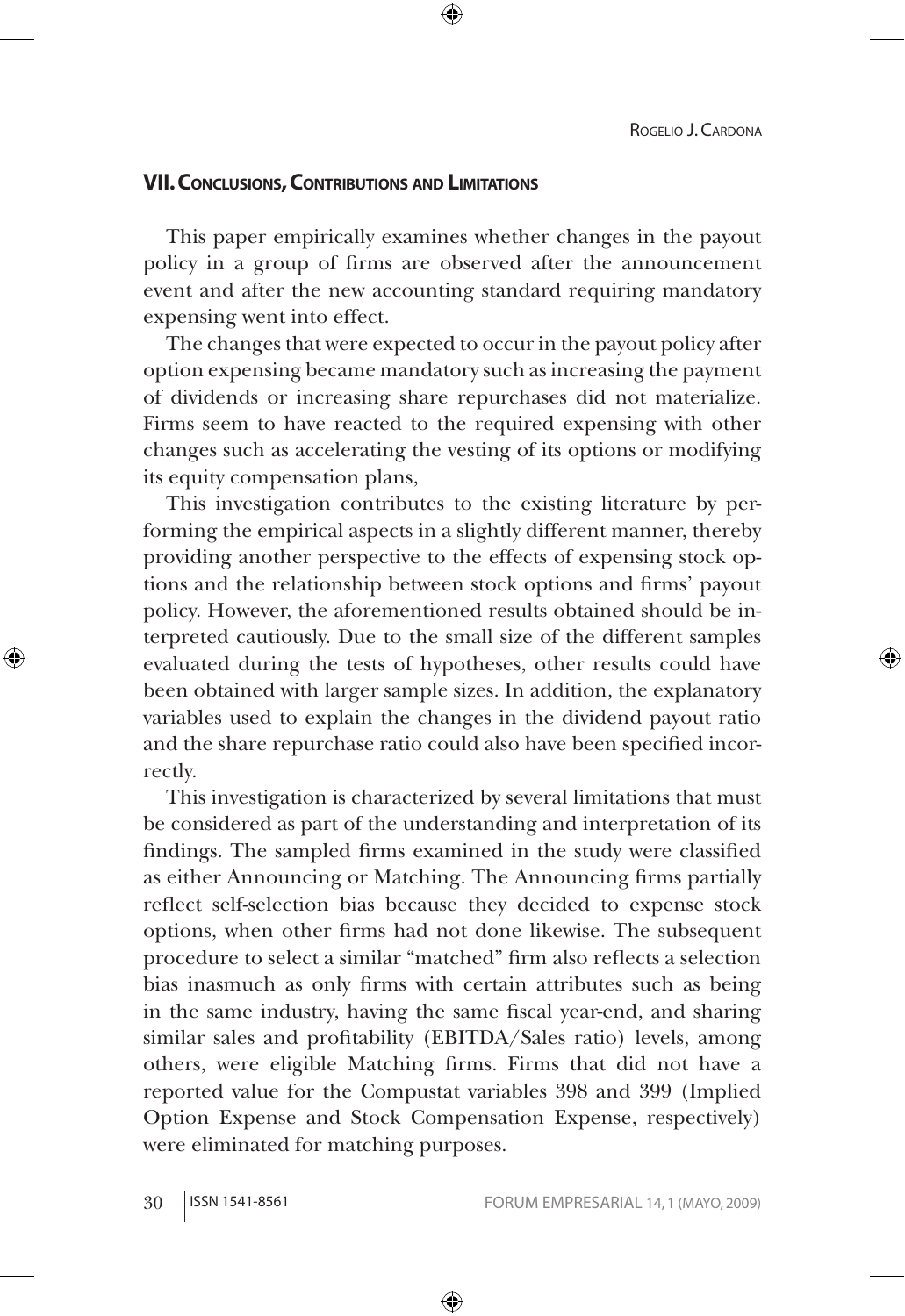↔

Another limitation in this investigation is the sample selection bias for the firms in the Tobit regression models for the tests of Hypotheses 1 and 2. Although a matching firm could be associated with more than one announcing firm in the original study performed by Elayan et al (2004), this flexibility was not allowed in the evaluation of the changes observed in the dividend payout ratio and the share repurchase ratio.

⊕

Corporate payout policy continues to attract research interest because of its dynamic nature. As markets change and firms react to these changes, payout policy shifts from one extreme to the other. The study of executive (and employee) compensation is another area with extensive research interest from the inherent agency conflict to the corporate governance side. As long as the agency conflict is present, firms will try to implement different mechanisms to align the interests of its managers with those of its stockholders at the lowest possible cost. This presents an opportunity for future investigation in the areas of Corporate Governance and Agency and Executive Compensation among money managers of mutual funds and other entities in the financial services industry and other industries.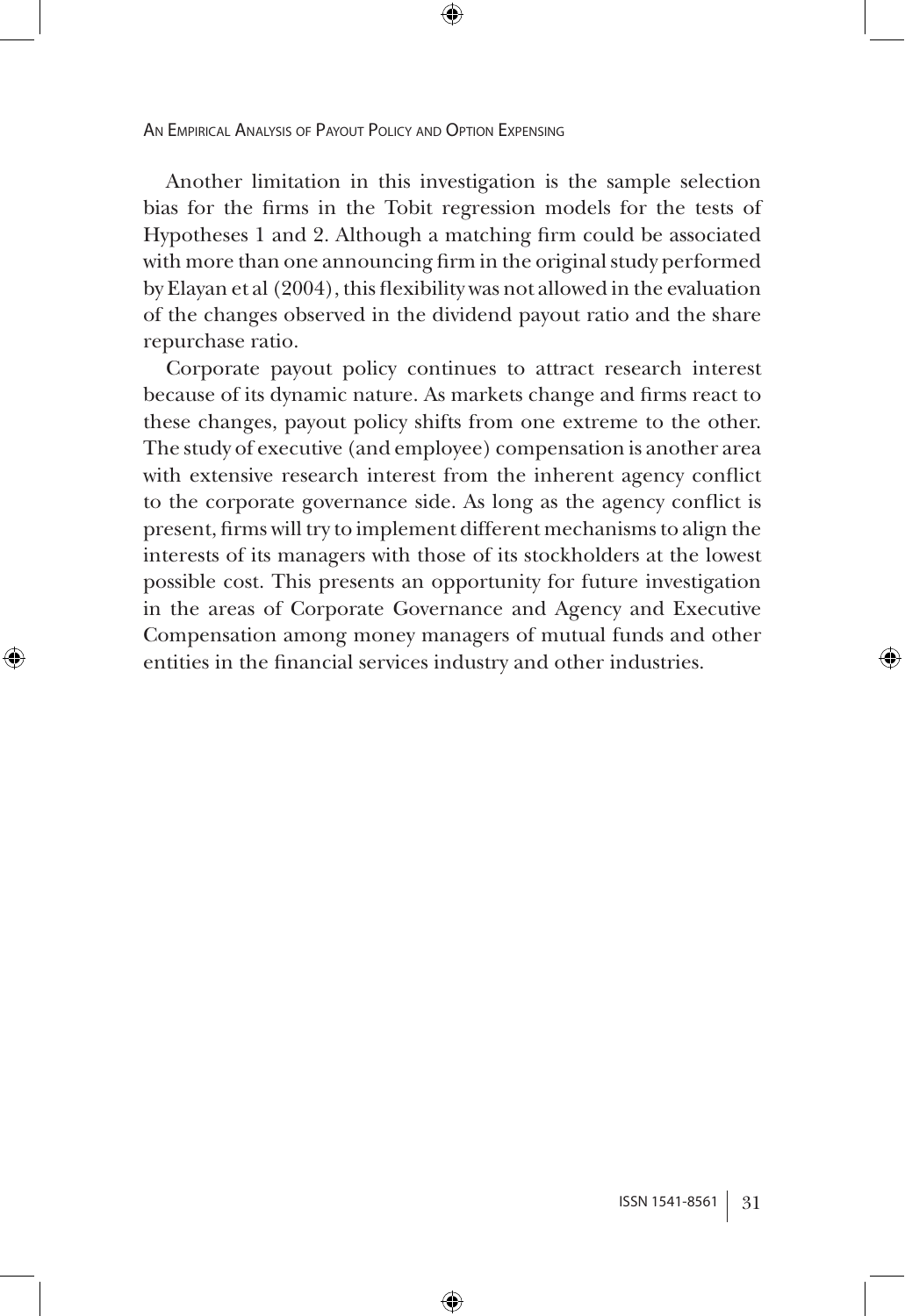↔

#### **References**

⊕

About TIAA-CREF: Corporate Governance. Available through the Internet: http://www.tiaa-cref.org/advisors/about\_tiaa/ governance.html.

⊕

- Barron, John M. & Glen R. Waddell. 2003. Executive rank, pay and project selection, Journal of Financial Economics 67: 305-349.
- Bens, Daniel A., Venky Nagar, Douglas J. Skinner, M.H. Franco Wong, 2003, Employee stock options, EPS dilution, and stock repurchases. Journal of Accounting & Economics 36: 51-90.
- Brav, Alon, John R. Graham, Campbell R. Harvey, and Roni Michaely, 2005, Payout policy in the 21st century. Journal of Financial Economics 77: 483-527.
- Cardona, Rogelio J., 2008, Re-Examination and Current Testing Of Expensing Stock Options on Firm Returns, Payout Policy and Other Corporate Decisions, Unpublished Doctoral Dissertation, University of Puerto Rico.
- Core, John & Wayne Guay. 2001. Stock Option Plans for Non-Executive Employees, Journal of Financial Economics. 61: 253- 287.
- Elayan, Fayez A., Kuntara Pukthuanthong, Richard Roll. December 2004. To Expense or Not to Expense Employee Stock Options: The Market Reaction. Working paper, UCLA, http:// repositories.cdlib.org/anderson/fin/12-04.
- FASB Offers More Guidance on Stock Options, Journal of Accountancy, July 2000, http://www,aicpa.org/pubs/jofa/ jul2000/news2.htm.
- FASB Picks 2005 To Begin Mandatory Stock-Option Expensing. By Lingling Wei of Dow Jones Newswires, http://www. siliconinvestor.com/stocktalk/msg.gsp?msgid.
- FASB Project Updates-Equity-Based Compensation. Available through the Internet: http://www.fasb.org./project/equitybased\_comp.shtml.
- Fenn, G. W., & N. Liang. 2001. Corporate Payout Policy and Managerial Stock Incentives, Journal of Financial Economics 60: 2311-2331.
- Fenn, George W; and Liang, Nellie, Good News and Bad News about Share Repurchases. January 1998. FEDS Paper No. 98-4. Available at SSRN: http://ssrn.com/abstract=113268.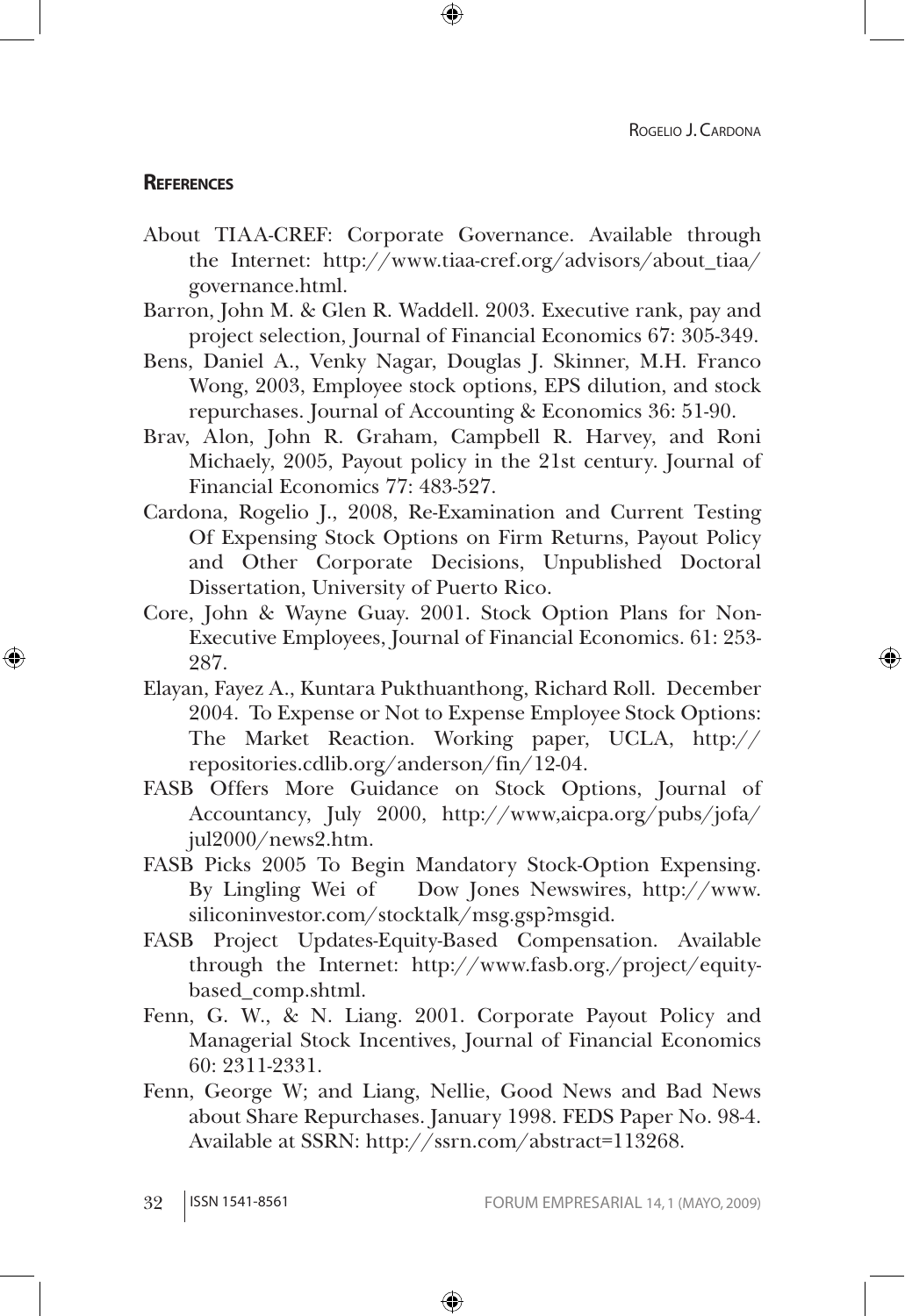⊕

Gordon, Jeffrey N. Governance Failures of the Enron Board and the New Information Order of Sarbanes-Oxley, March 2003, Columbia Law and Economics Working Paper No. 216; Harvard Law and Economics Discussion paper No. 416, http://ssrn. com.abstract=391363.

⊕

- Greenspan, Alan, "Remarks by Chairman Alan Greenspan at the 2002 Financial Markets Conference of the Federal Reserve Bank of Atlanta", Sea Island, Georgia, May 3, 2002, http://www. federalreserve.gov/boarddocs/speeches/2002/20020503/ defaly.htm.
- Grullón, Gustavo and Roni Michaely. 2002. Dividends, Share Repurchases and the Substitution Hypothesis. Journal of Finance 57: No. 4, 1649-1684.
- Grullón, Gustavo, Roni Michaely. Bhaskaran Swaminathan, 2002, Are Dividend Changes a Sign of Firm Maturity? Journal of Business 75: No. 3, 387-424.
- Grullón, Gustavo and Roni Michaely. 2004. The Information Content of Share Repurchase Programs. Journal of Finance 59: No. 2, 651-680.
- Guay, Wayne R. 1999. The sensitivity of CEO wealth to equity risk: an analysis of the magnitude and determinants. Journal of Financial Economics 53: 43-71.
- Jagannathan Murali, Clifford P. Stephens and Michael S. Weisbach. 2000. Financial flexibility and the choice between dividends and stock repurchases. Journal of Financial Economics 57: 355-384.
- Jensen, M.J. 1986. Agency Costs of Free Cash Flow, Corporate Finance, and Takeovers. American Economic Review" 76: 323- 329.
- Jensen, M.J., W.H. Meckling. 1976. Theory of the Firm: Managerial behavior, Agency Costs and Ownership Structure. Journal of Financial Economics 3: 305-360.
- Jolls, Christine M. March 1998. Stock Repurchases and Incentive Compensation, National Bureau of Economic Research Working Paper (NBER) No. 6467.
- Kahle, Kathleen M. 2002. When a buyback isn't a buyback: Open market repurchases and employee options. Journal of Financial Economics 63: 235-261.
- Kole, Stacey R. 1997. The complexity of compensation contracts. Journal of Financial Economics 43: 79-104.